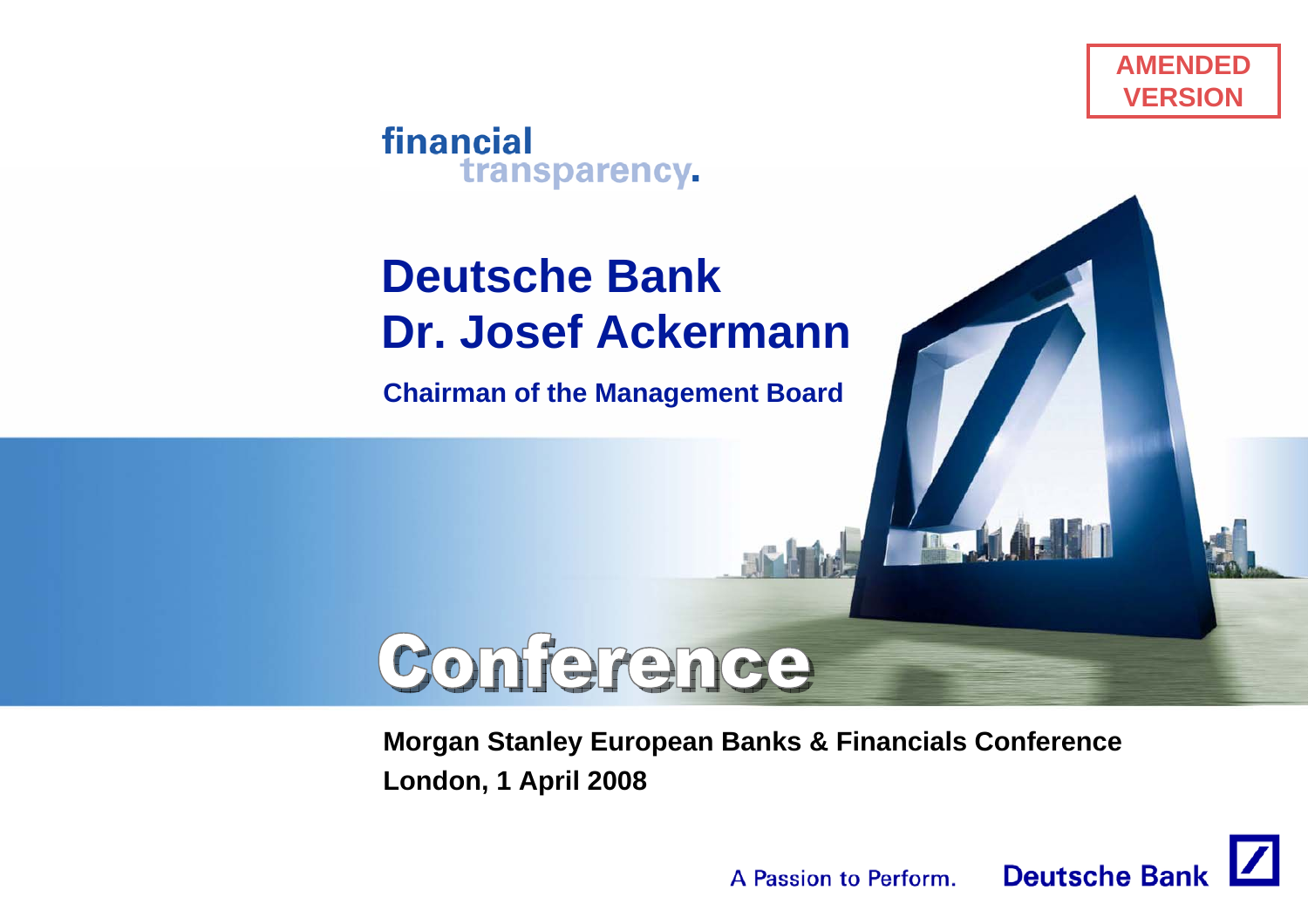



### **Agenda**

| 2007: Solid performance in challenging markets |
|------------------------------------------------|
| 2 Transparency on key exposures                |
| 3 Strategic consistency                        |

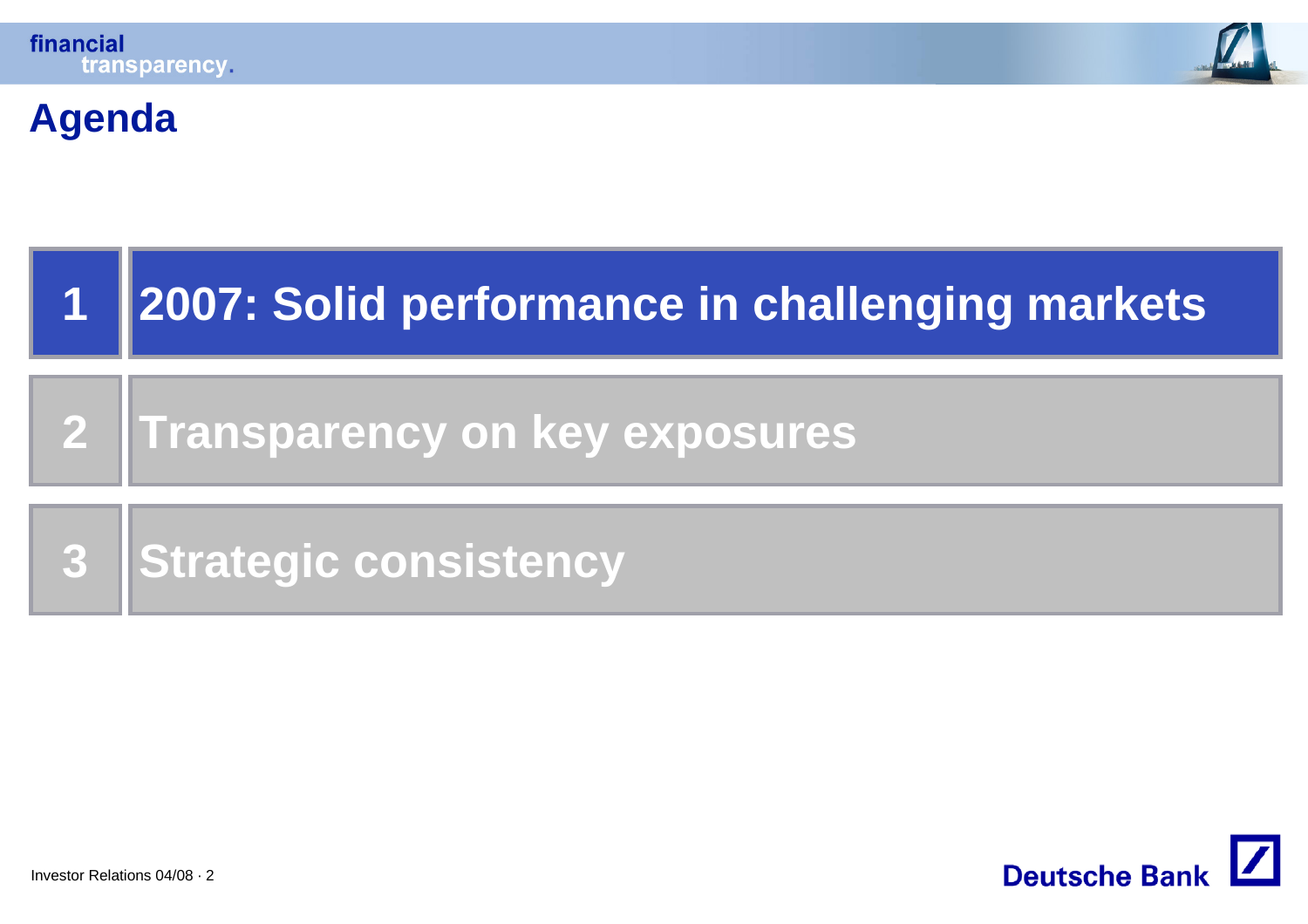



### **A year of solid performance in challenging times** In EUR bn

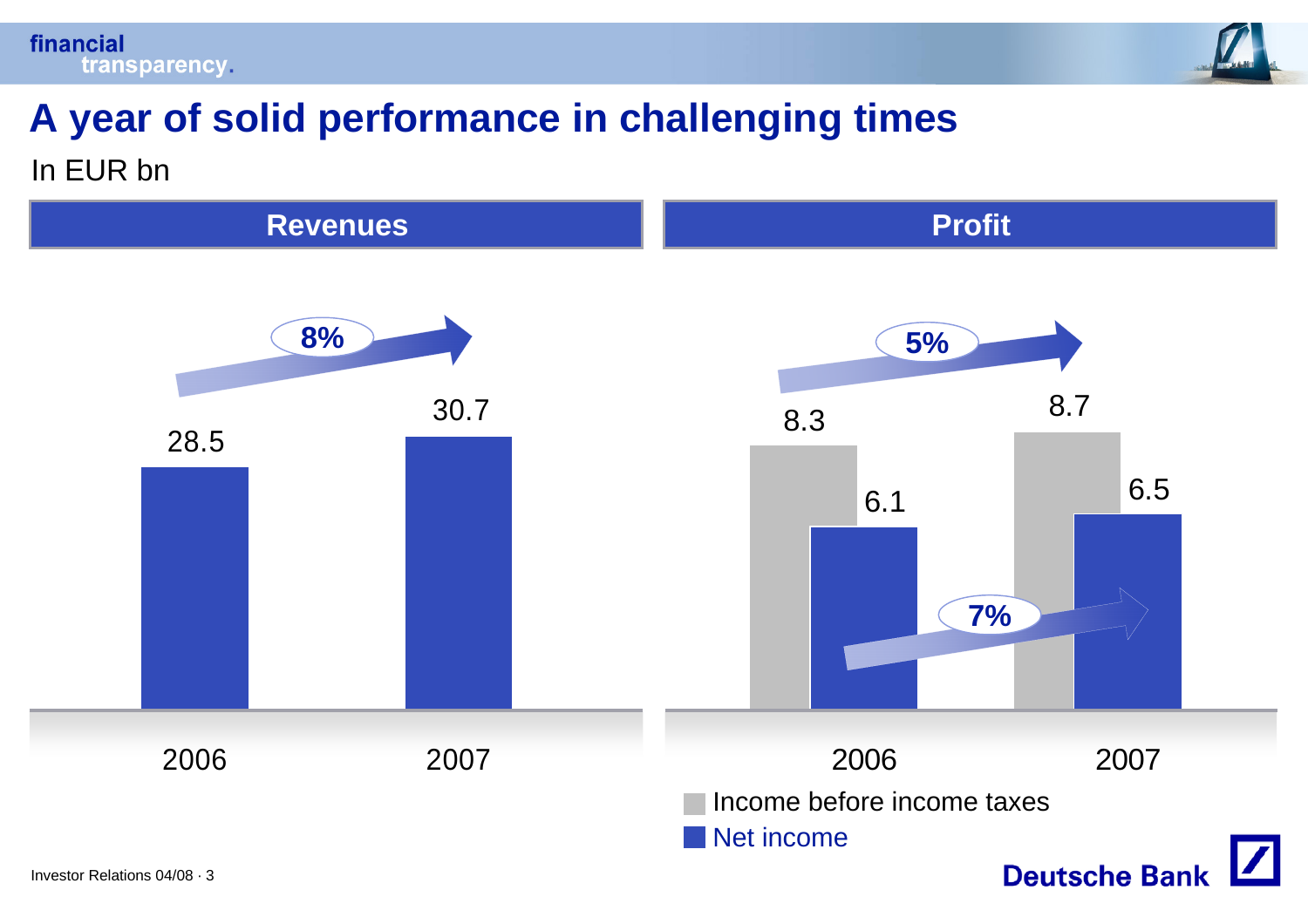

**Deutsche Bank** 

### **Five-year profit growth in our core businesses**

Income before income taxes, in EUR bn



Note: 2003-2005 based on U.S. GAAP, 2003 based on structure as of 2005, 2004-2005 based on structure of 2006; 2006 onwards based on IFRS and on latest structure

Investor Relations 04/08 · 4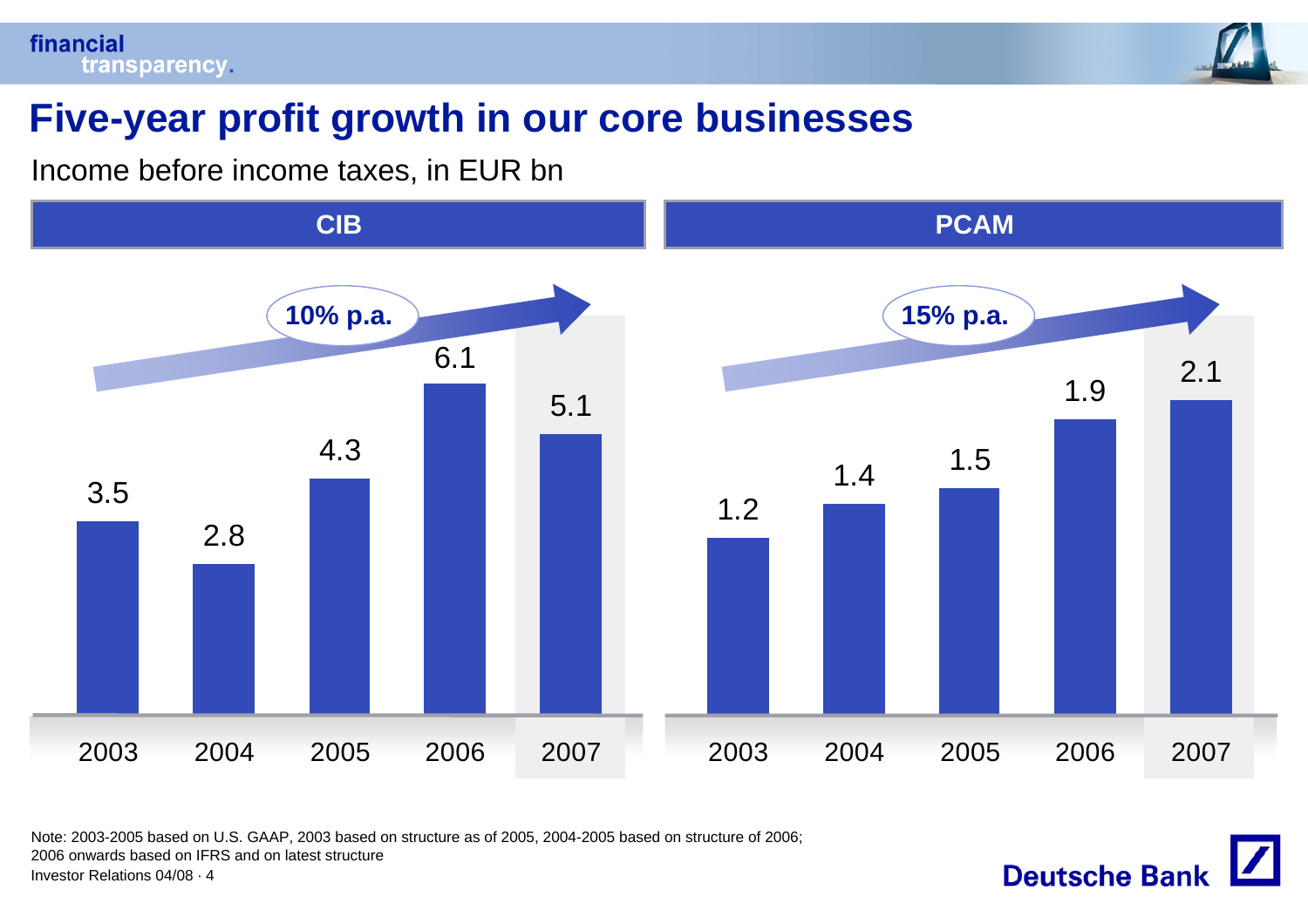

**Deutsche Bank** 

### **Continued leadership in investment banking**

CB&S revenues FY2007, in EUR bn



\* Diverging fiscal year

Note: GS excludes Principal Investments, MS excludes Investment Revenues; translation into EUR based on average FX rate of respective quarterly reporting period; DB and CS total CB&S revenues include other revenues; Citi includes cross-divisional revenue share

Source: Company data

Investor Relations 04/08 · 5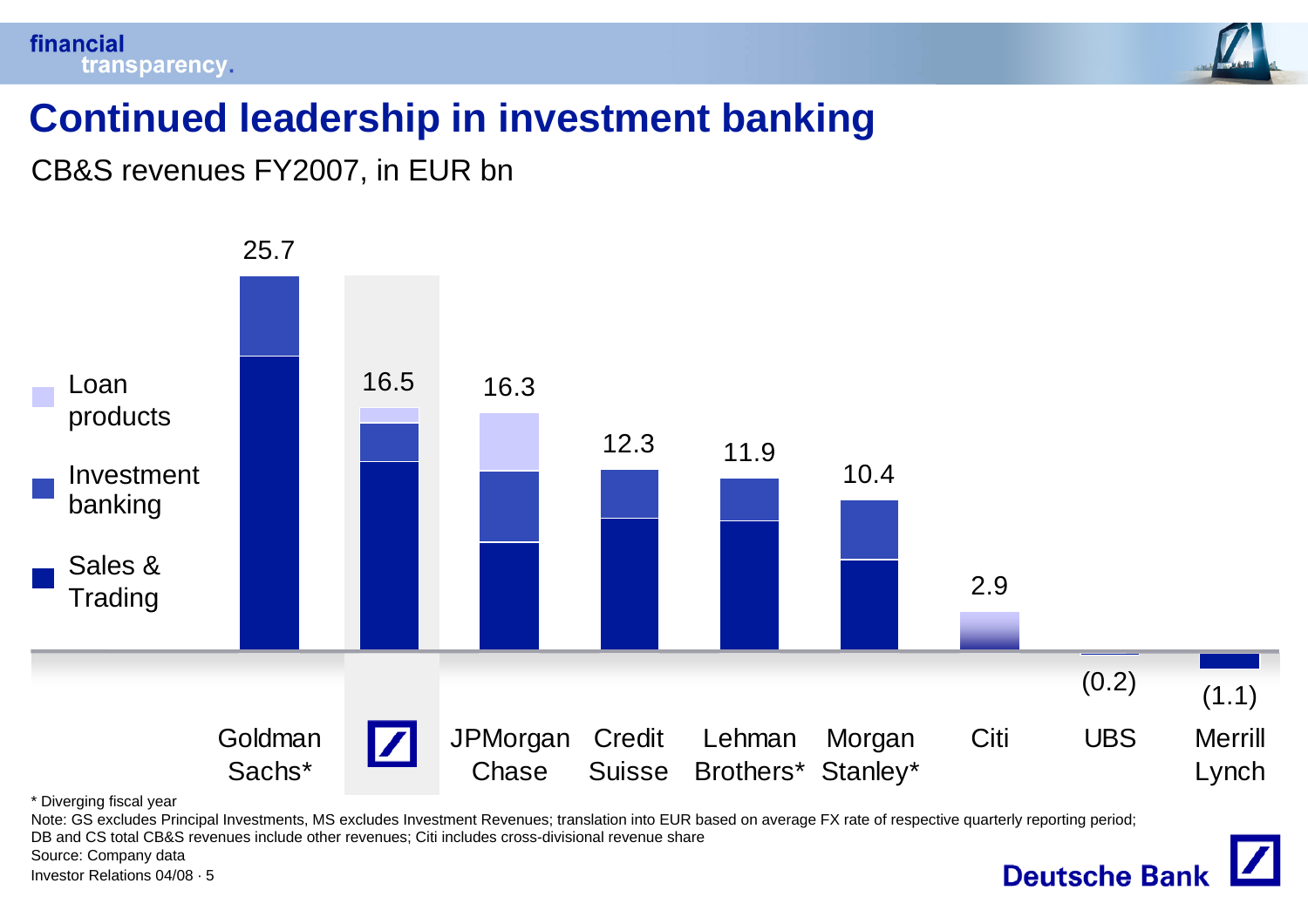



### **A major global asset gatherer**

In EUR bn



(1) Total Private Client Assets and 50% of BlackRock invested assets (2) Excluding PBC equivalent (DB invested assets comparable data not available) Note: Conversion into EUR based spot FX rates; figures may not add up due to rounding differences Source: Company information **Deutsche Bank** Investor Relations 04/08 · 6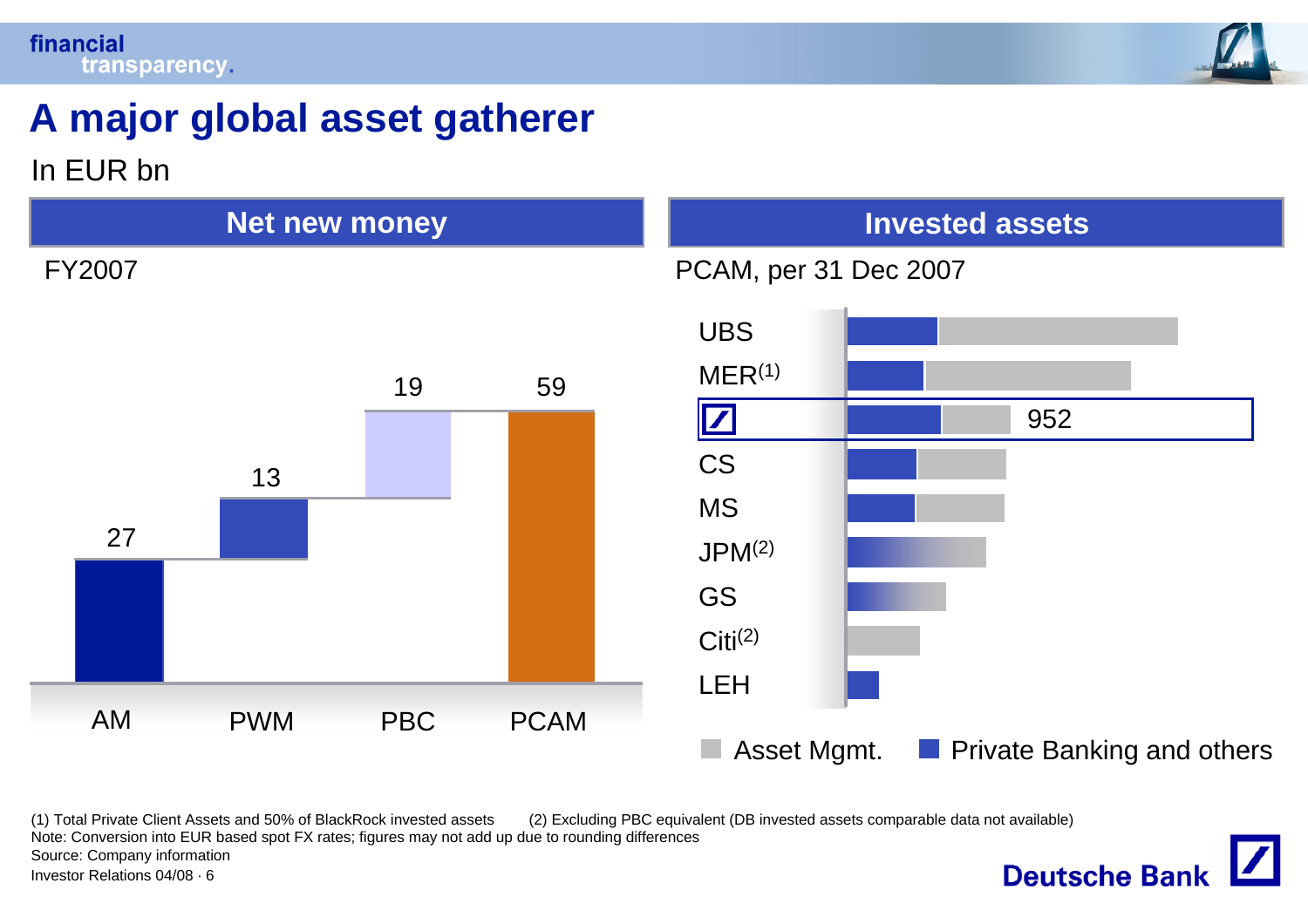

### **A year of substantial capital formation**

At year end



Investor Relations 04/08 · 7\* Book value per share is defined as shareholders' equity divided by the number of basic shares outstanding (both at period end)

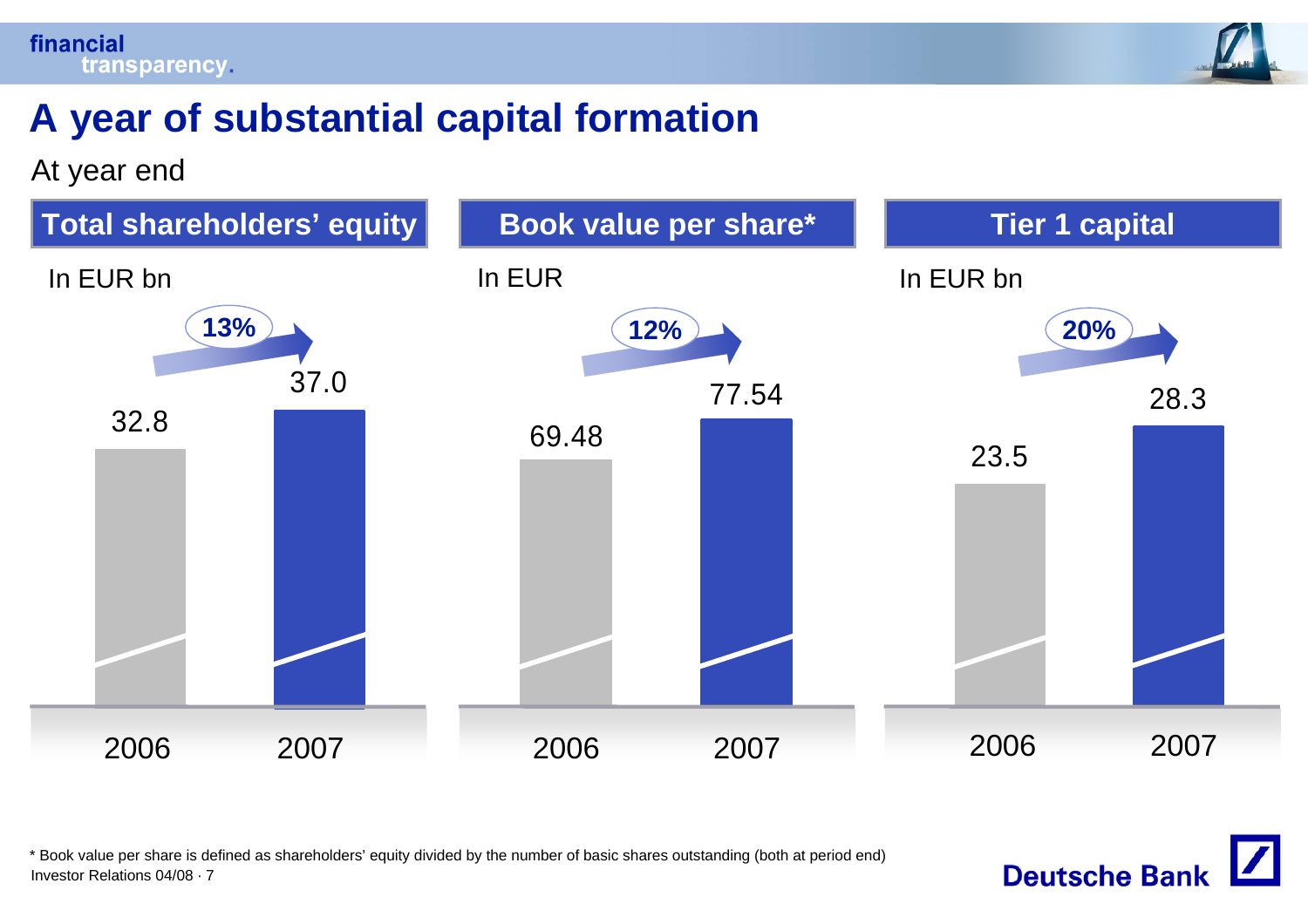



### **Delivery on targets**

Target definition Reported

**Deutsche Bank** 



Investor Relations 04/08 · 8Note: 2003-2005 based on U.S. GAAP, 2006 onwards based on IFRS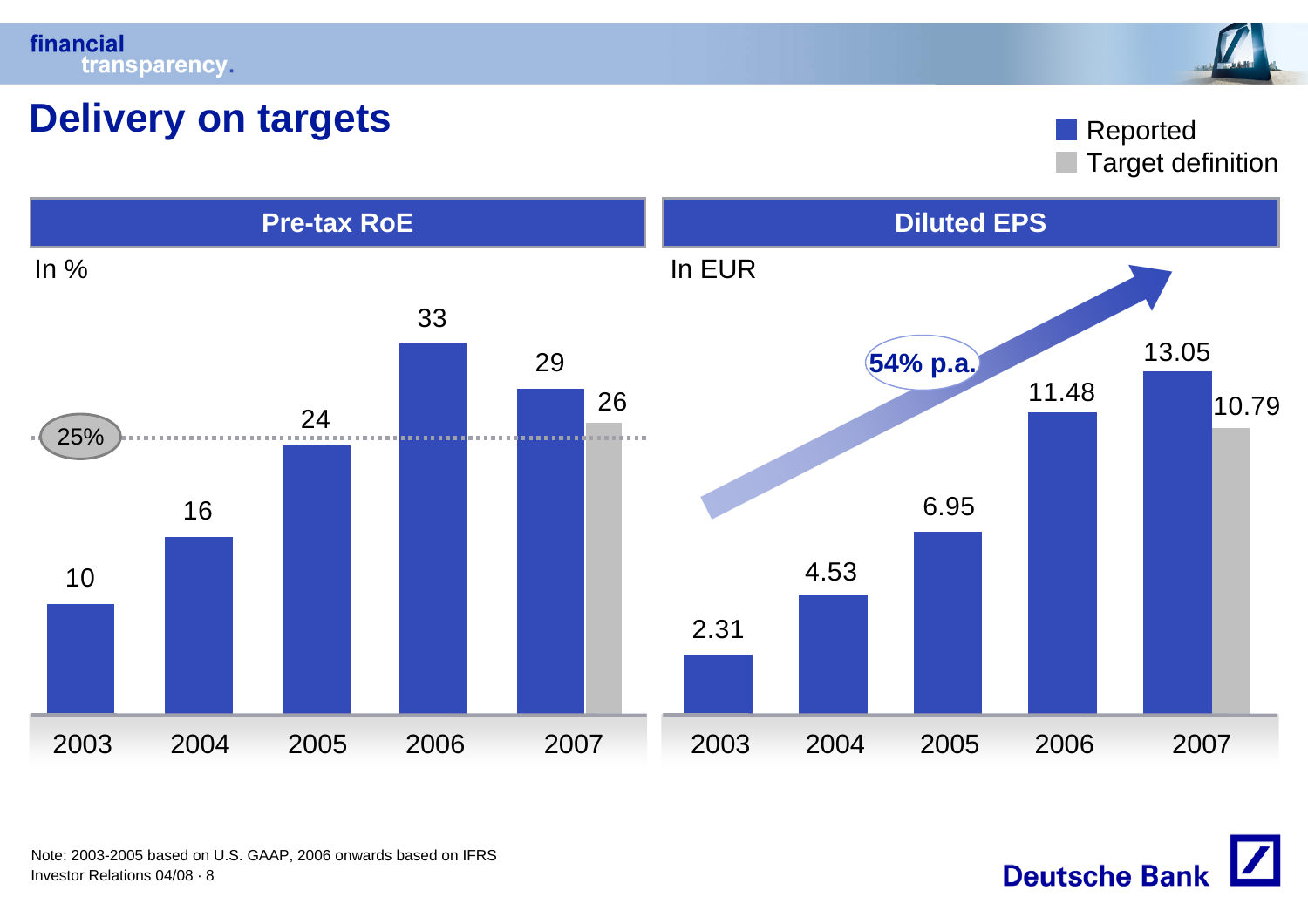

### **Maintaining an attractive dividend policy**

Dividend per share, in EUR



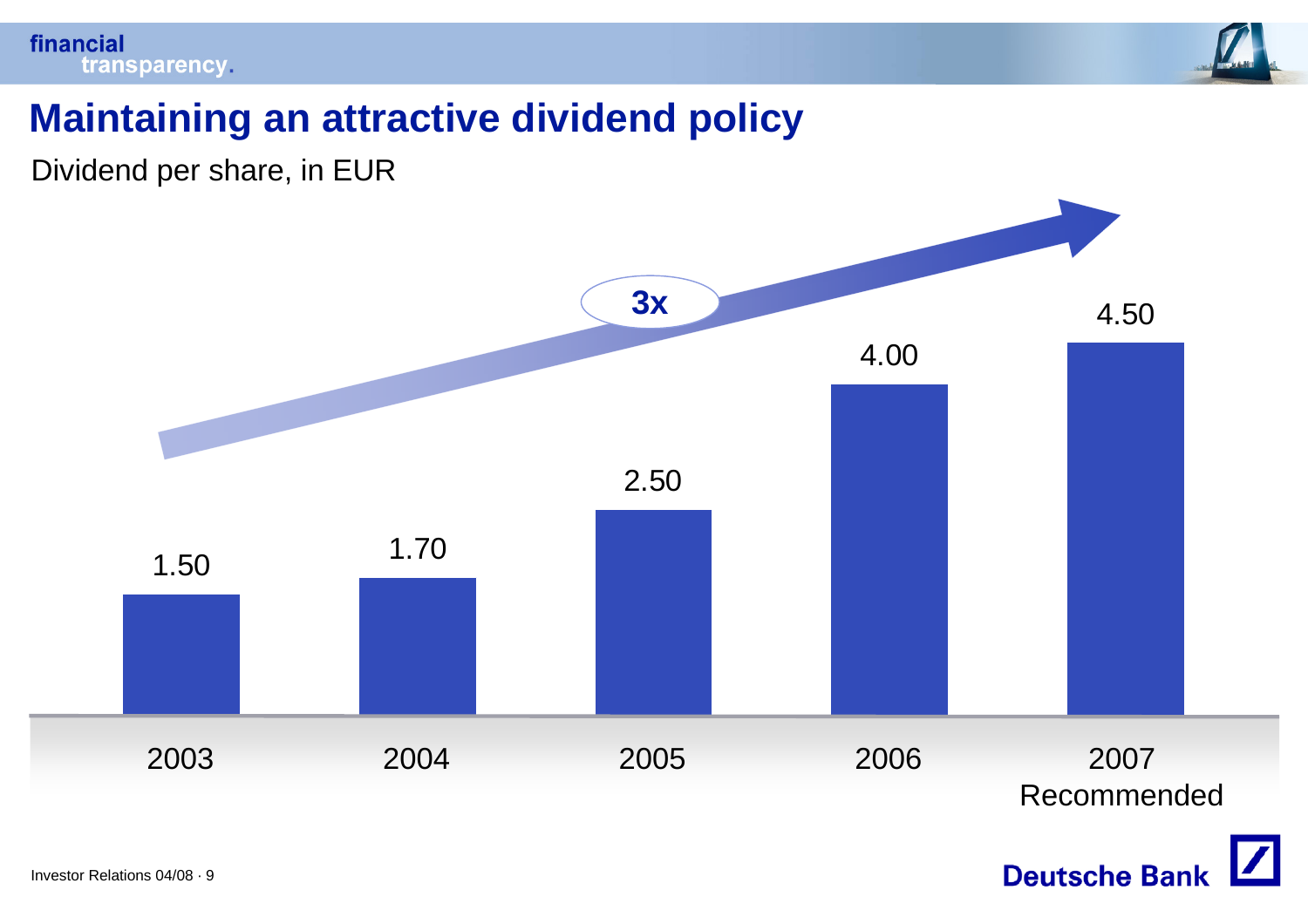**Agenda**





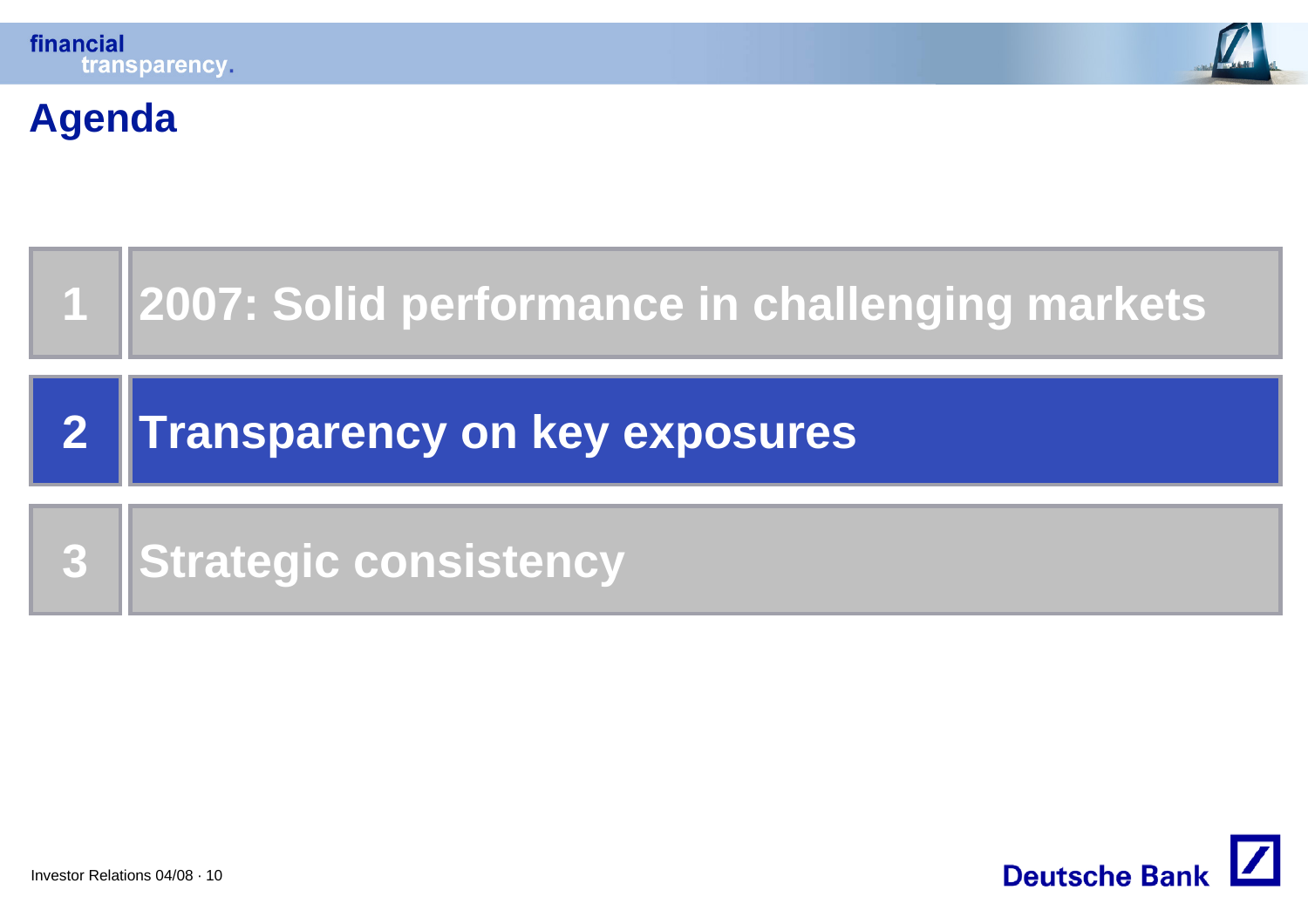

### **Our valuation approach**

| <b>Assets</b>                                    | <b>Comments</b>                                                                                                                                                          |  |  |
|--------------------------------------------------|--------------------------------------------------------------------------------------------------------------------------------------------------------------------------|--|--|
| <b>Collateralized Debt</b><br><b>Obligations</b> | ■ Almost 100% of all assets held in the trading book                                                                                                                     |  |  |
| <b>U.S. Mortgage Business</b>                    | All of them are marked-to-market                                                                                                                                         |  |  |
| <b>Commercial Real Estate</b>                    | ■ Continued to apply accounting and valuation principals<br>consistently with prior periods                                                                              |  |  |
| <b>Leveraged Finance</b>                         |                                                                                                                                                                          |  |  |
| <b>Liabilities</b>                               | <b>Comments</b>                                                                                                                                                          |  |  |
|                                                  | ■ Fair value option only applied selectively to short-term and<br>non-G8 currency structured notes issued after 1 Jan 2007                                               |  |  |
| <b>Own Debt</b>                                  | Applying fair value option using CDS spreads to mark all structured<br>and public notes issued since Jan 2006 would add revenues for<br>Jan-Feb 2008 of approx. EUR 2 bn |  |  |

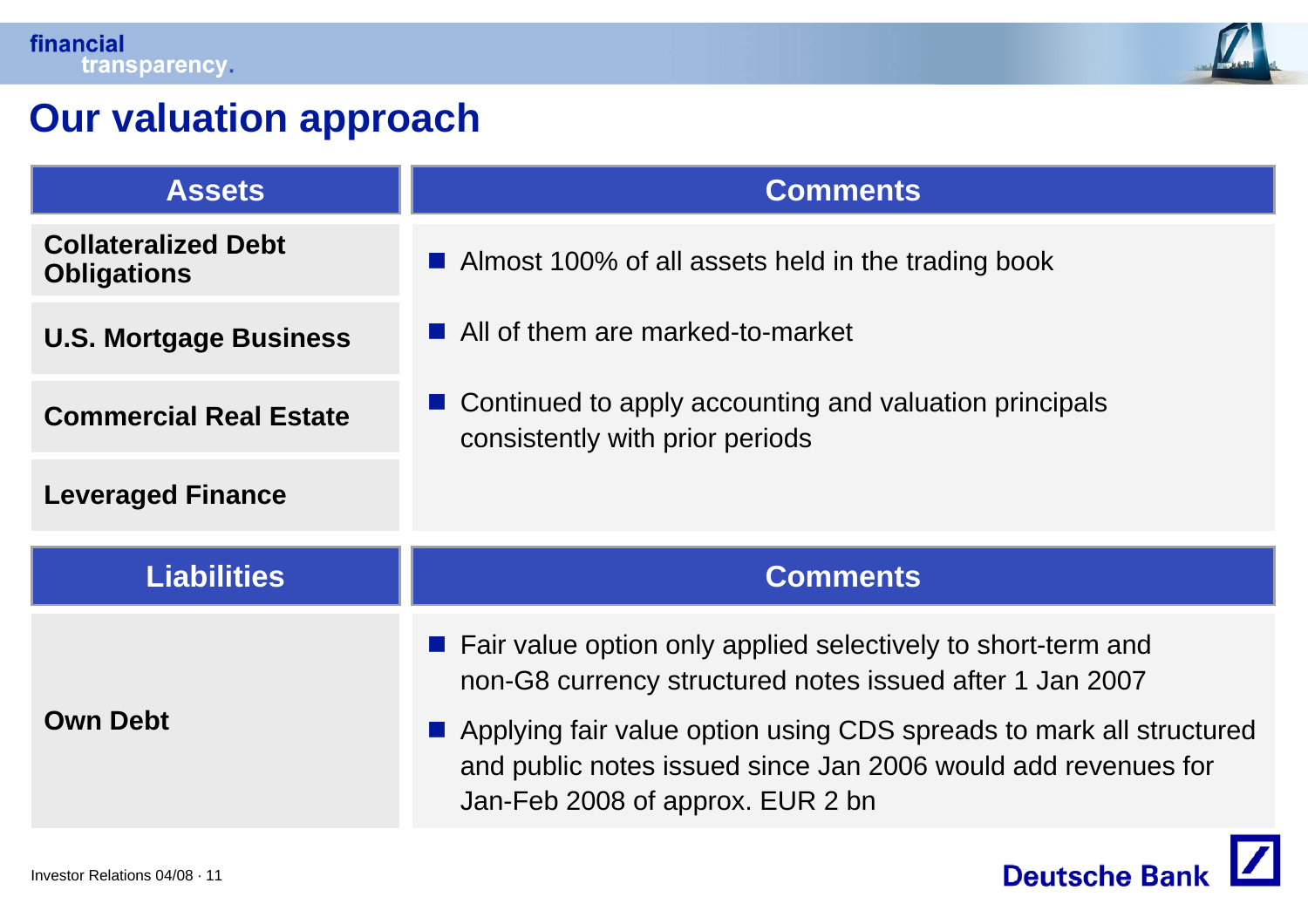

### **Sub-prime exposure**

As at 31 Dec 2007



Investor Relations 04/08 · 12\* Tranched CDO protection including additional index-based hedges, sub-prime component segregated according to relative gross exposures Source: Financial Report 2007, pages 17-18 Note: Figures may not add up due to rounding differences

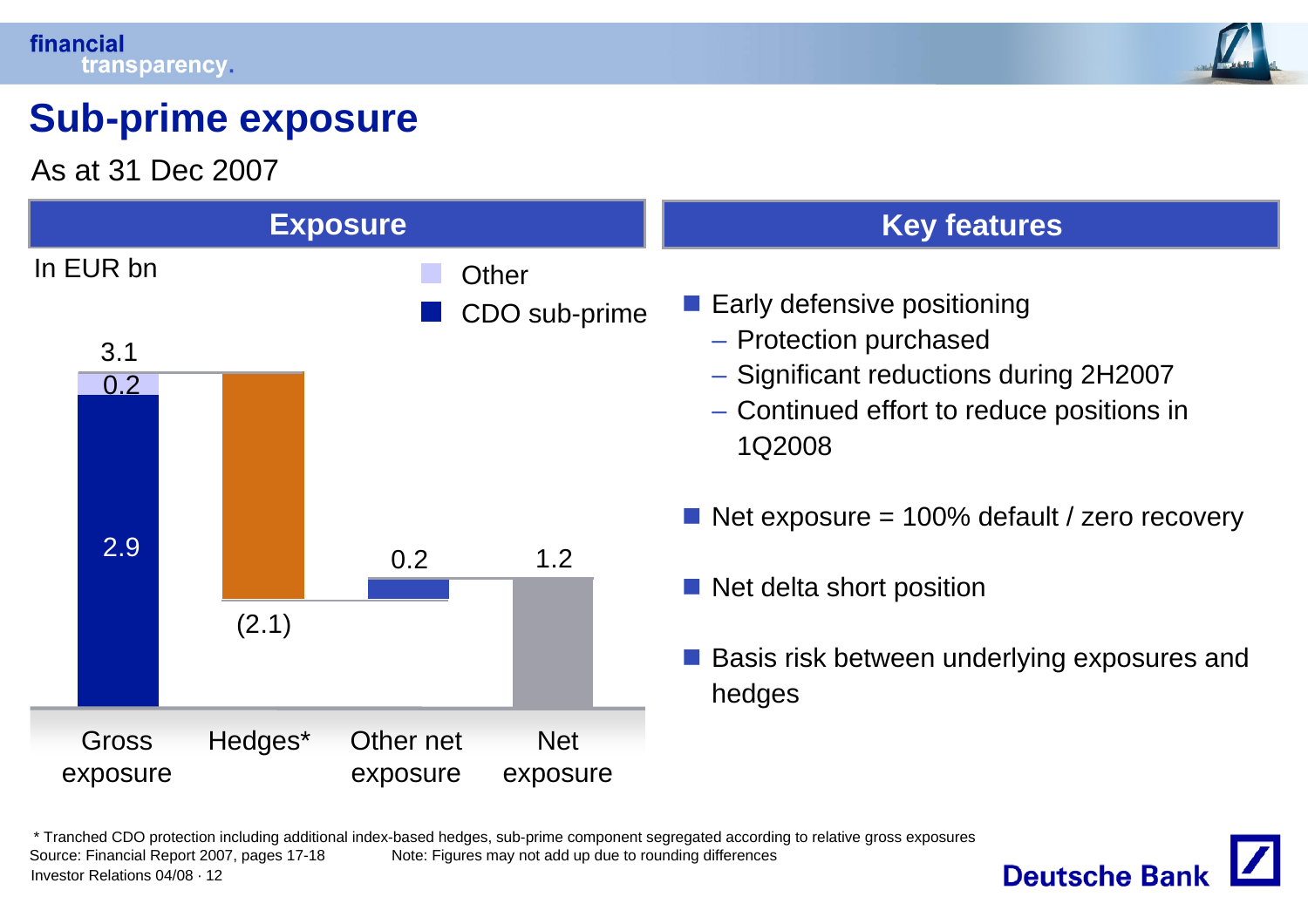

### **Non sub-prime exposure in our RMBS business**

As at 31 Dec 2007



\* The vast majority of these hedges relates to Alt-A exposures; hedges consist of single name CDSs, index hedges and protection bought from monoline insurers Source: Financial Report 2007, page 18 Note: Figures may not add up due to rounding differences **Deutsche Bank** Investor Relations 04/08 · 13

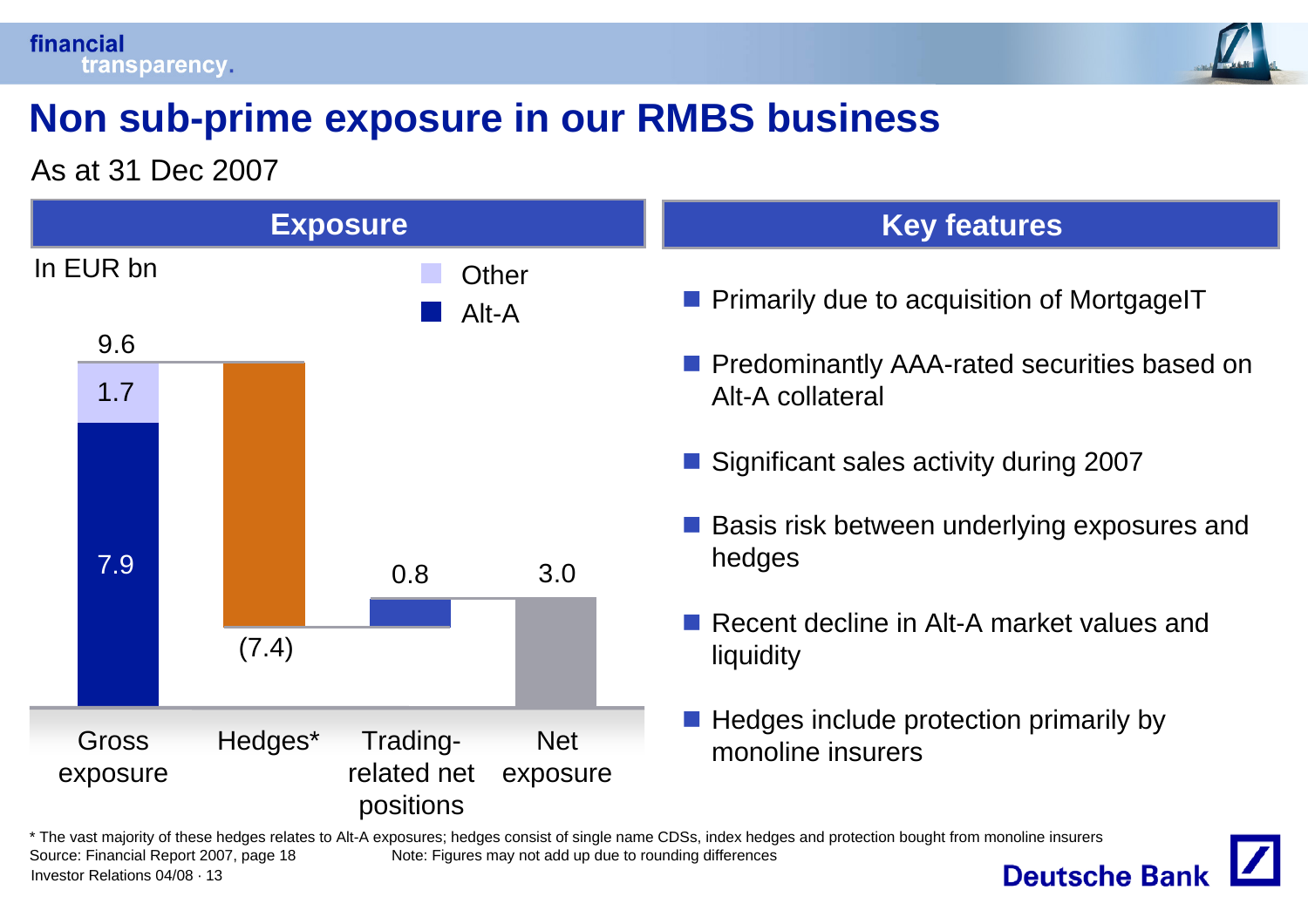

**Deutsche Bank** 

### **Monoline exposure**

As at 31 Dec 2007



Investor Relations 04/08 · 14\* Other exposure from client activity Source: Financial Report 2007, page 19 Note: Figures may not add up due to rounding differences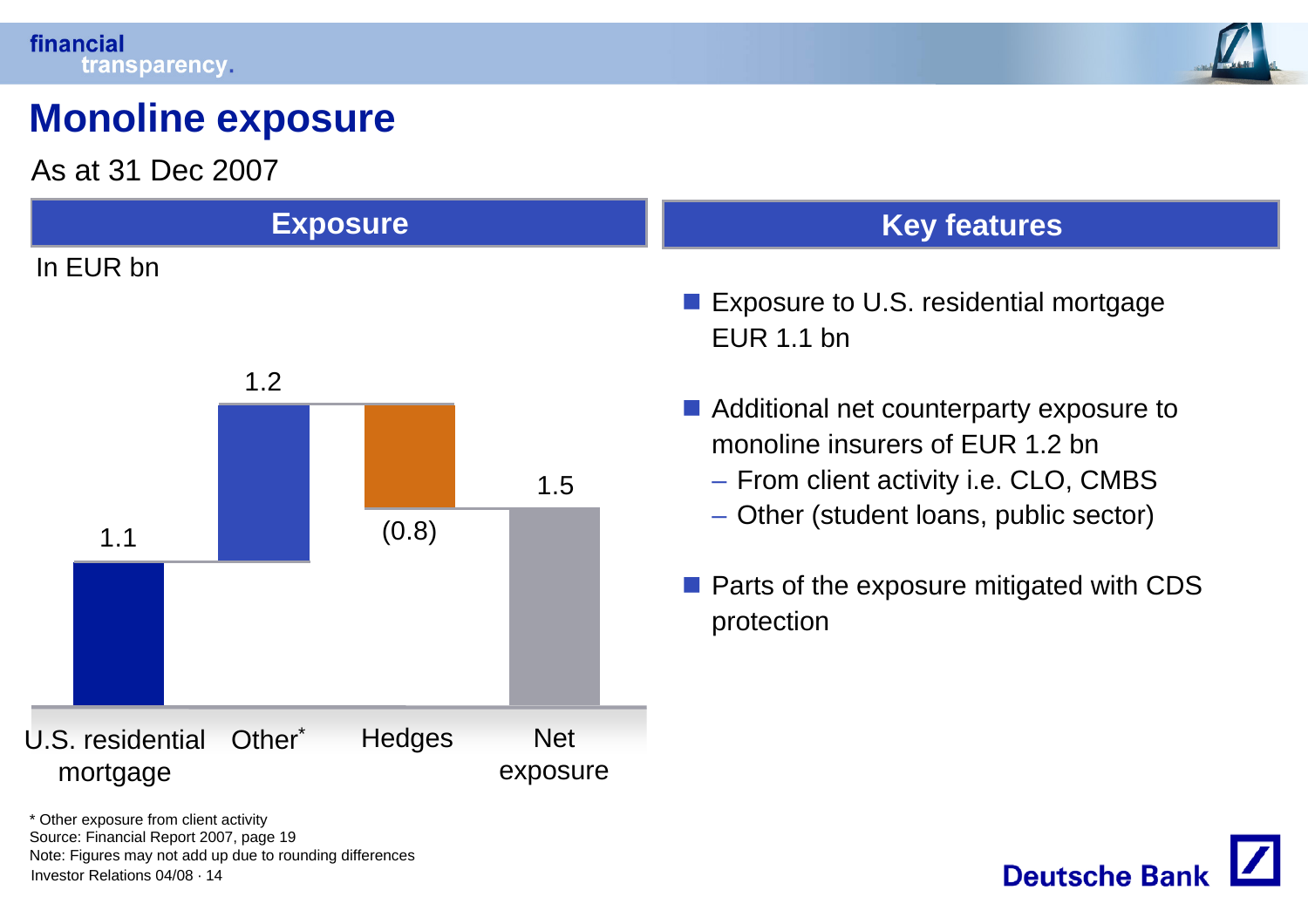

### **Commercial Real Estate exposure**

As at 31 Dec 2007

| <b>Trading whole loan exposure</b> |                                    | <b>Key features</b>                                                                                                    |
|------------------------------------|------------------------------------|------------------------------------------------------------------------------------------------------------------------|
| In EUR bn                          |                                    |                                                                                                                        |
|                                    |                                    | ■ CRE overall profitable in 2007; mark-downs of                                                                        |
|                                    |                                    | EUR 386 m, partly offset by hedge gains                                                                                |
| 1.2<br>16.0                        | 17.2<br><b>Other Europe</b><br>1.9 | Regionally diversified portfolio with conservative<br>loan to value but concentrated in small amount<br>of large loans |
|                                    | 6.9<br>Germany                     |                                                                                                                        |
|                                    |                                    | ■ Widening of credit spreads has resulted in<br>further mark-downs in 2008; market conditions                          |
|                                    | <b>North</b><br>8.4<br>America     | set to remain challenging                                                                                              |
| <b>Funded</b><br><b>Unfunded</b>   | Total                              |                                                                                                                        |
|                                    | commitments                        |                                                                                                                        |

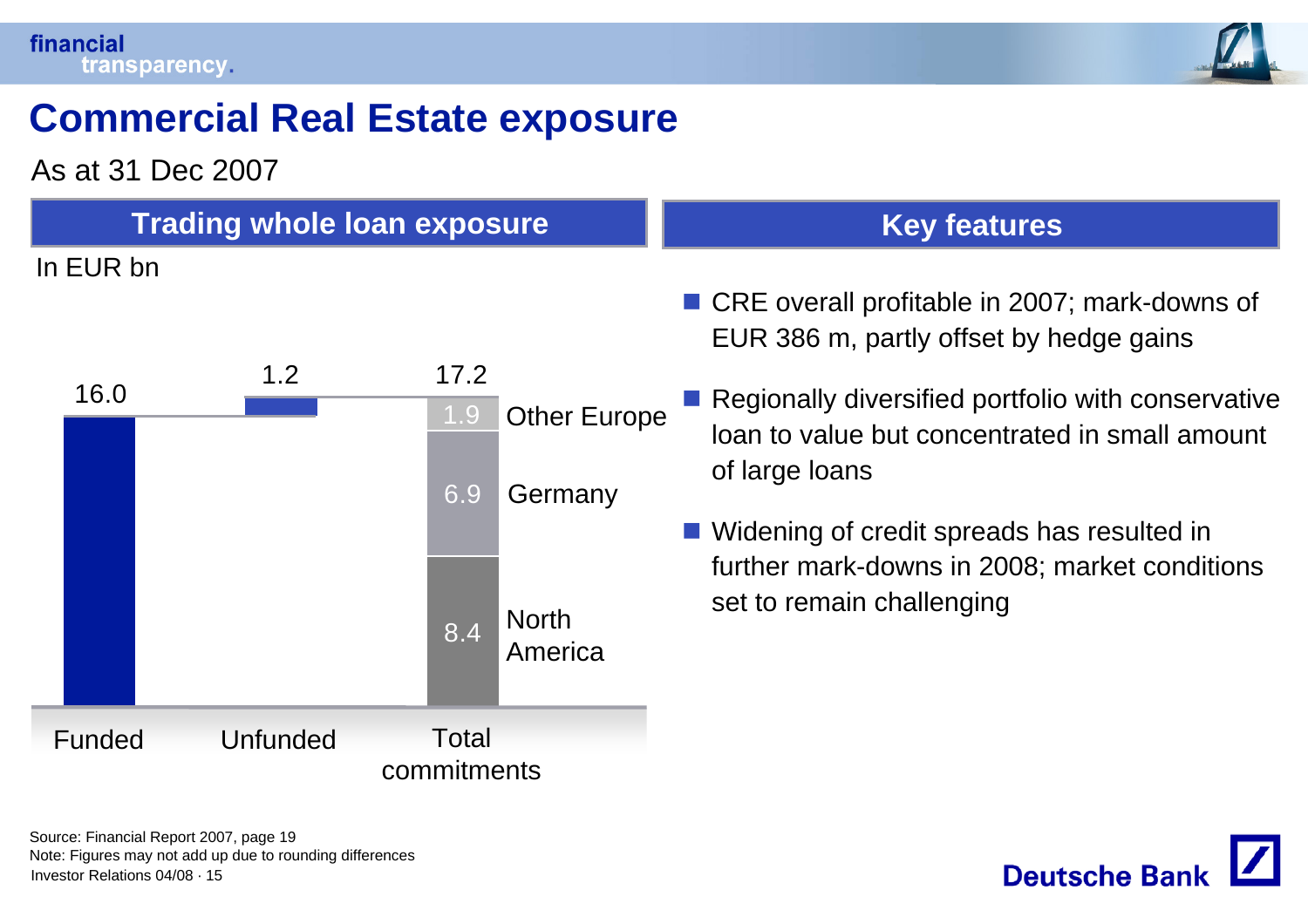

### **Leveraged Finance exposure**

As at 31 Dec 2007

### **Leveraged finance exposure\***

#### In EUR bn



#### **Key features**

- Mark-downs (net of fees) in 2007: EUR 759 m
- **High proportion of U.S. exposure remains** unfunded; more than a half of the funded exposure is in European names
- Widening of credit spreads in challenging markets has led to further mark-downs in 2008; difficult market conditions set to continue



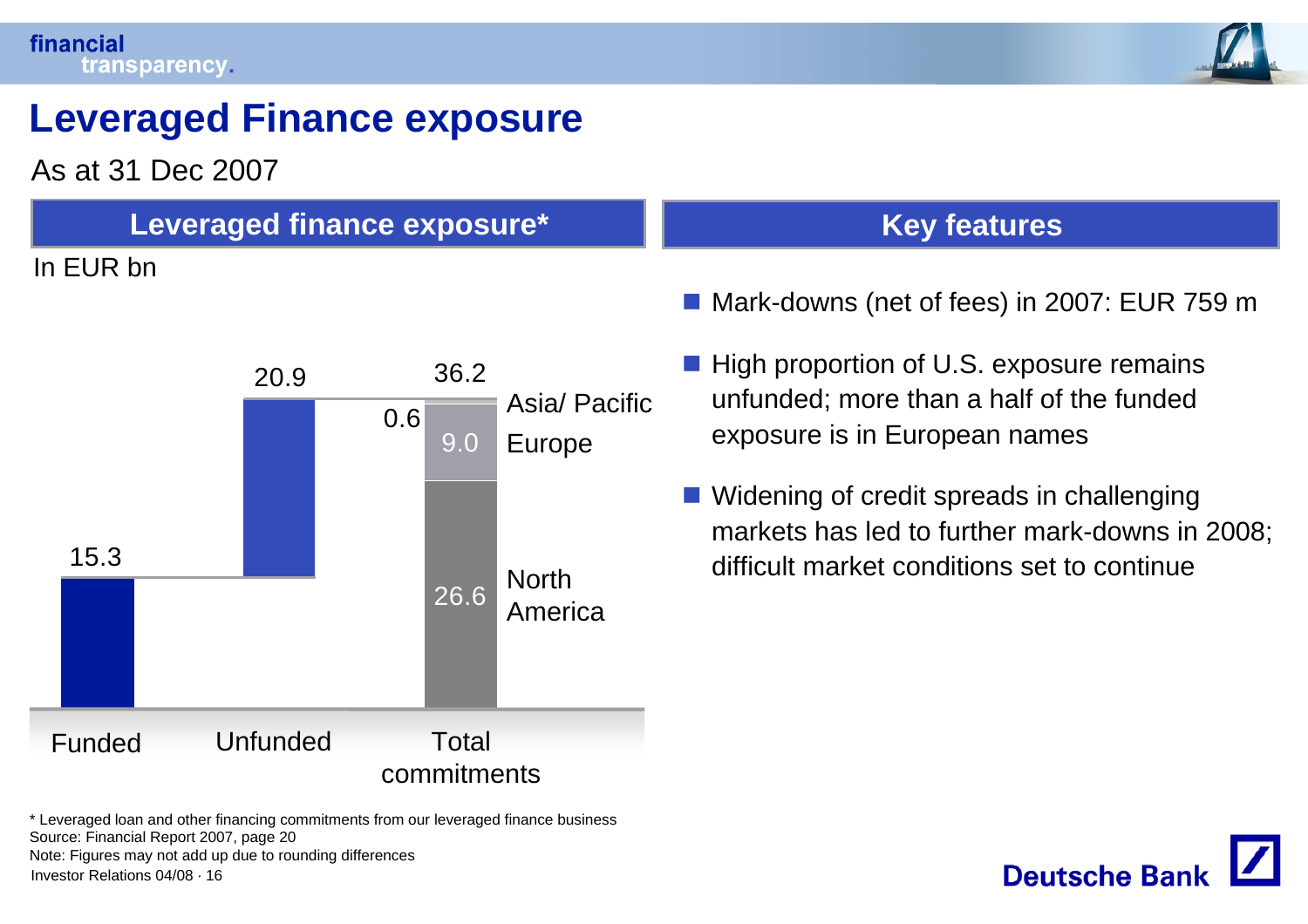

### **Agenda**



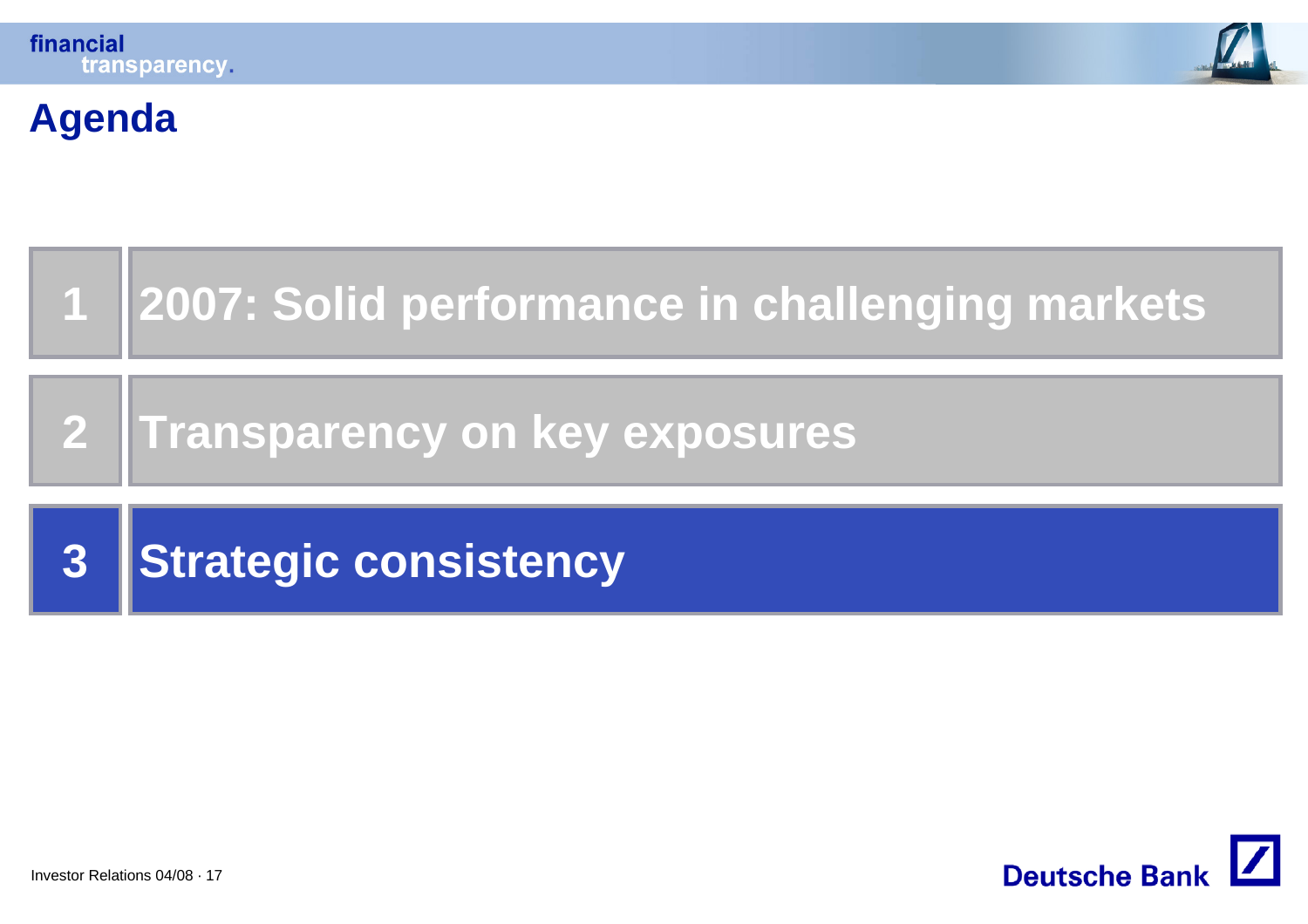

### **Strategy: We stay the course**

**Management Agenda Phase 3**

#### **2006 – 2008: Leveraging our global platform for accelerated growth**

| Maintain our cost, risk, capital and    | Continue to invest in organic growth and |  |  |
|-----------------------------------------|------------------------------------------|--|--|
| regulatory discipline                   | 'bolt-on' acquisitions                   |  |  |
| Further grow our 'stable' businesses in | Build on our competitive                 |  |  |
| <b>PCAM and GTB</b>                     | edge in CIB                              |  |  |

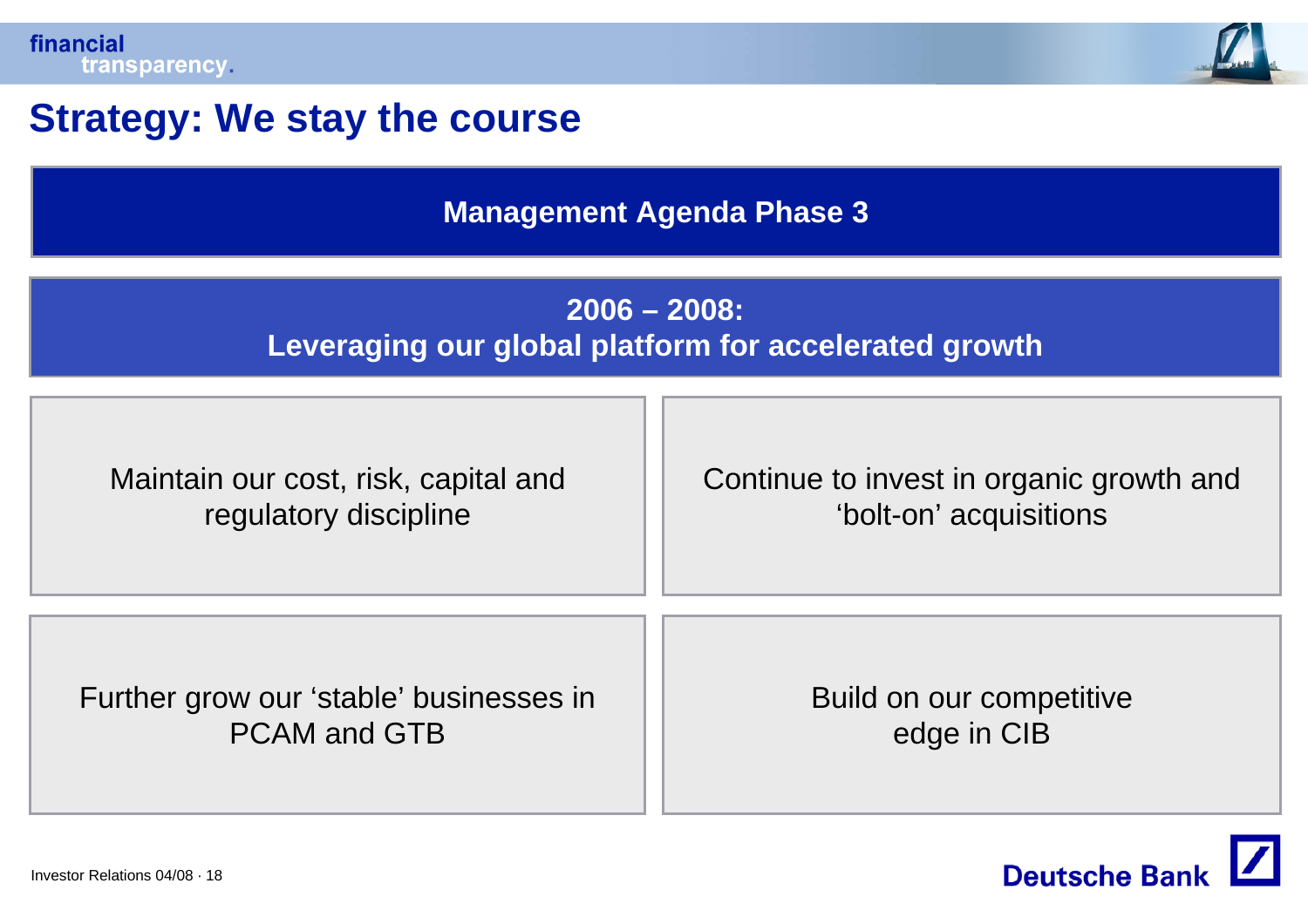financial transparency.

### **We maintained cost, risk, capital and regulatory discipline**



**Deutsche Bank** 

Investor Relations 04/08 · 19(1) Problem loans divided by total loans, at period end (3) On industrial holdings, at period end Note: 2003 – 2005 based on U.S. GAAP, 2006 onwards based on IFRS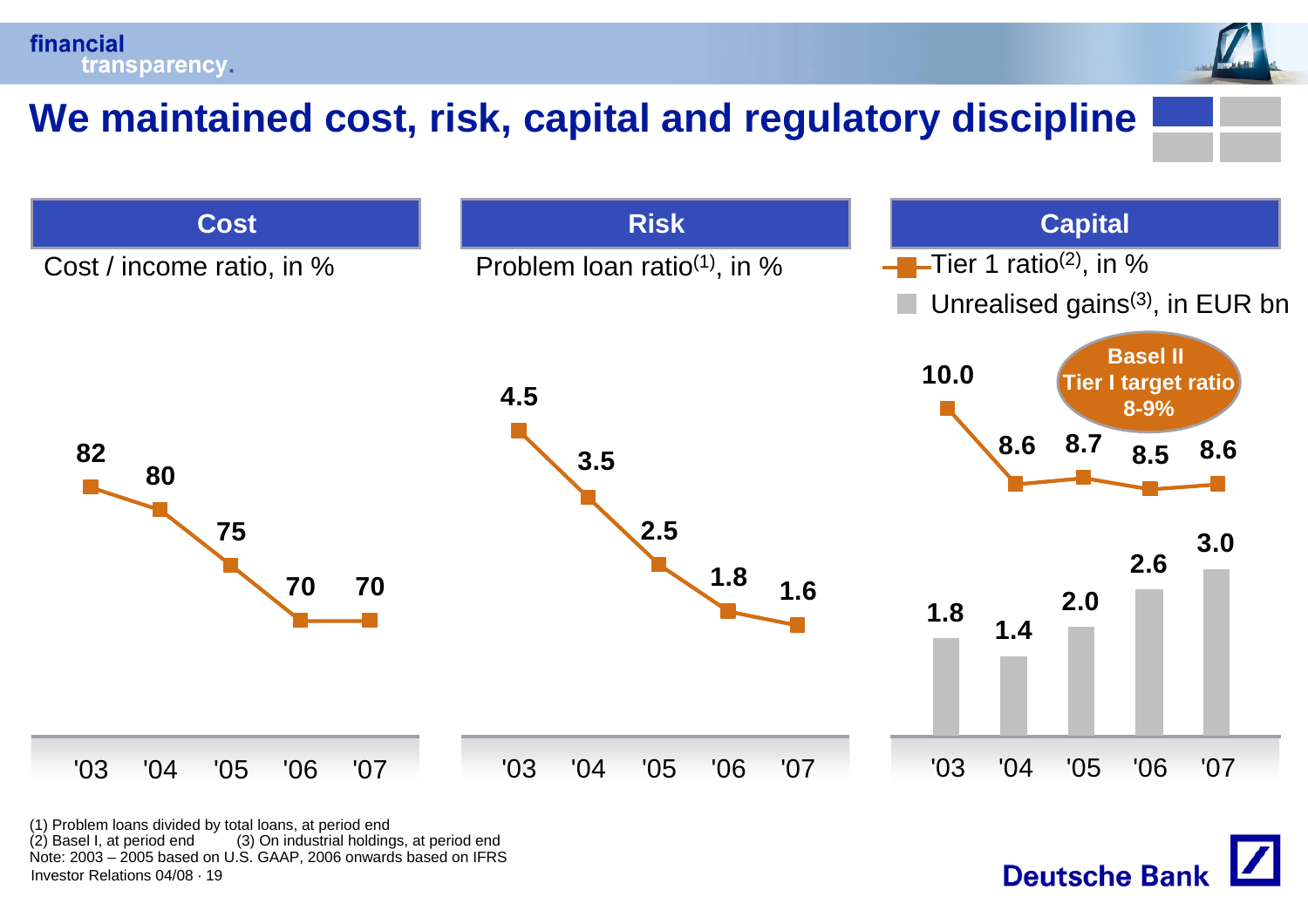



### **A funding cost advantage for Deutsche Bank**

5-year senior CDS, in bps

1 July 2007 28 March 2008



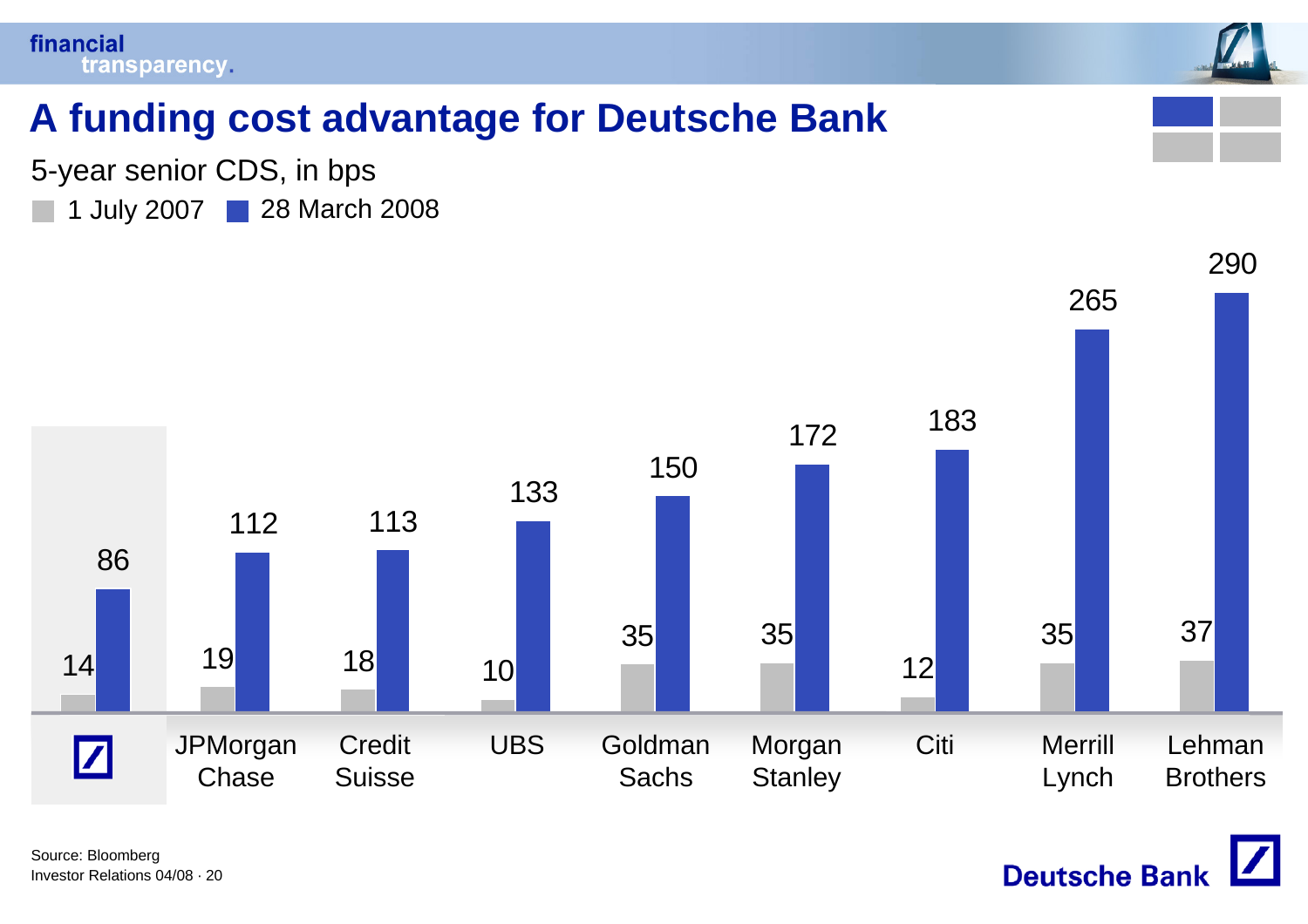

Risk-weighted assets under Basel I, at year end, in EUR bn



**Deutsche Bank** 

Return on RWA\* (in %) **x.x**

\* 2003-2005: Underlying pre-tax profit in % of average RWAs; 2003-2005 RWA based on U.S. GAAP; 2006-2007: Income before income taxes in % of average RWAs

Investor Relations 04/08 · 21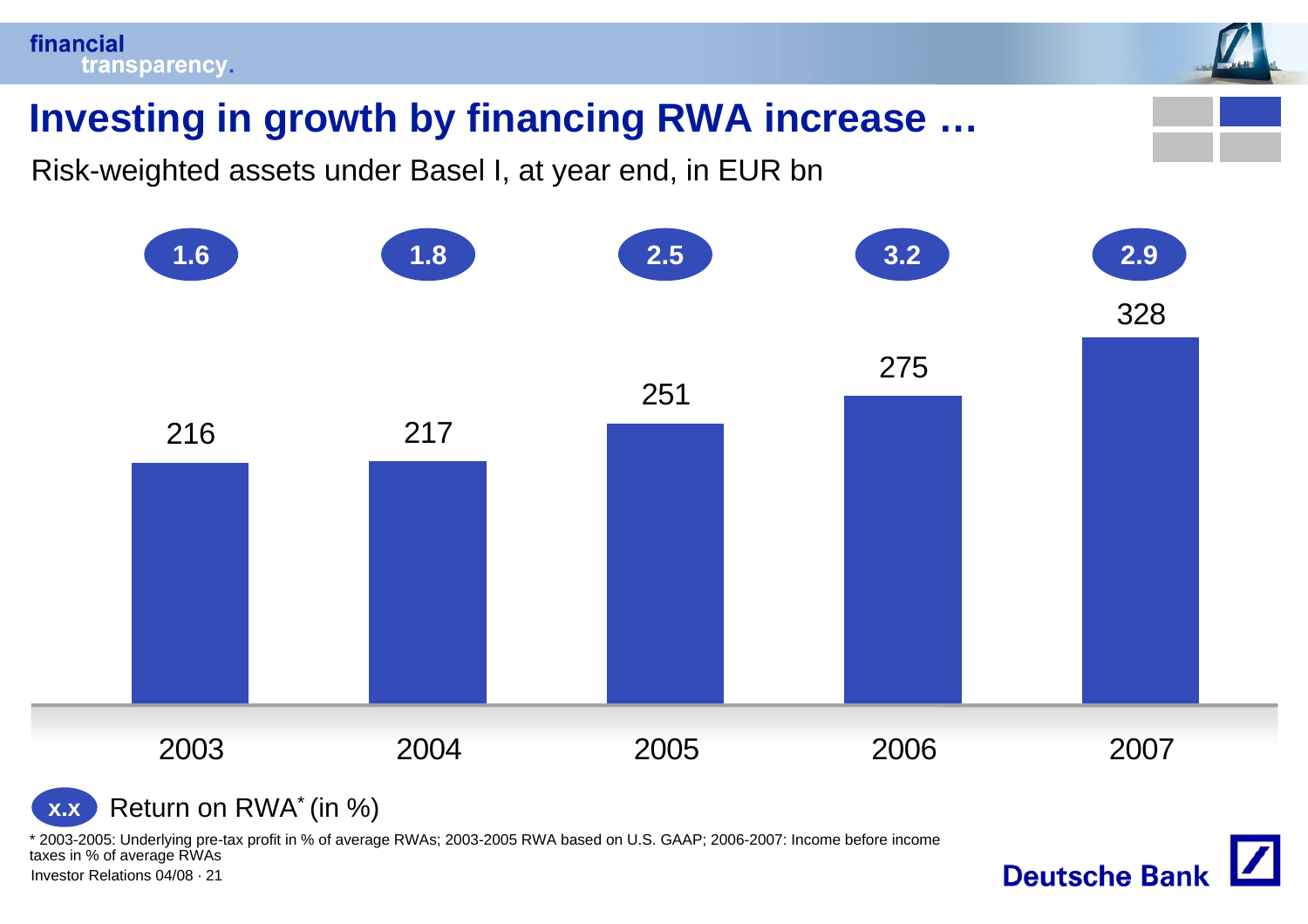

**Deutsche Bank** 

### **… and expanding our global platform**

Acquisitions, partnerships and organic investments 2007 / 08



**Stake in Strategica in Algeria**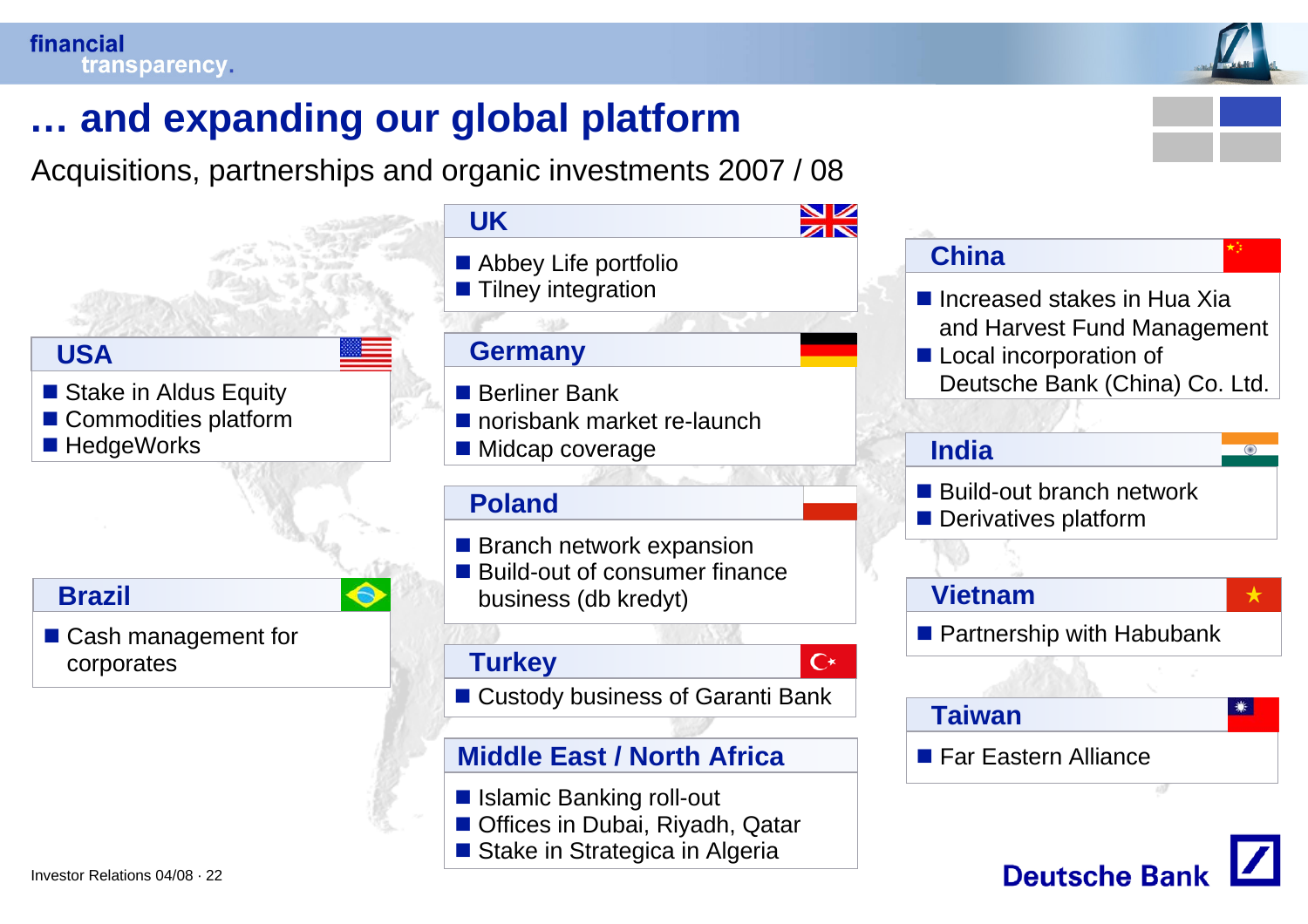

### **Strong geographical diversification**



2007 based on net revenues of CIB and PCAM; total net revenues also incl. Corporate Investments and Consolidation & Adjustments

(2) Regional split based on CIB and PCAM only (according to booking locations); total profit also incl. Corporate Investments and C&A

Note: Figures may not add up due to rounding differences

Investor Relations 04/08 · 23

## **Deutsche Bank**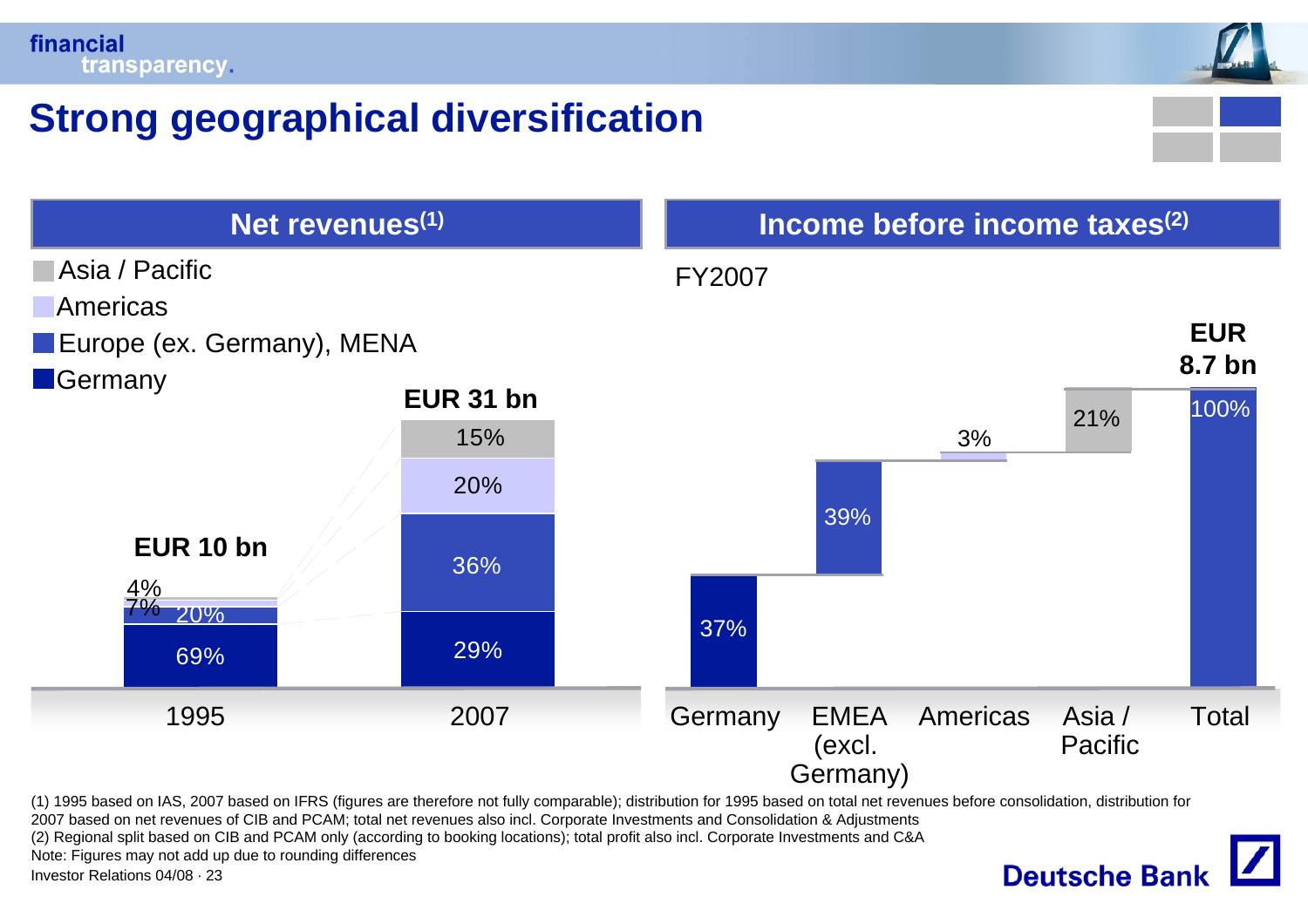### financial transparency. **Further growing our 'stable' businesses: sustained momentum …**Income before income taxes, in EUR bn

![](_page_23_Figure_1.jpeg)

Investor Relations 04/08 · 24\* GTB adjusted for gain on sale of GSS Note: 2003-2005 based on U.S. GAAP, 2003 based on structure as of 2005, 2004-2005 based on structure of 2006; 2006 onwards based on IFRS and on latest structure

![](_page_23_Picture_3.jpeg)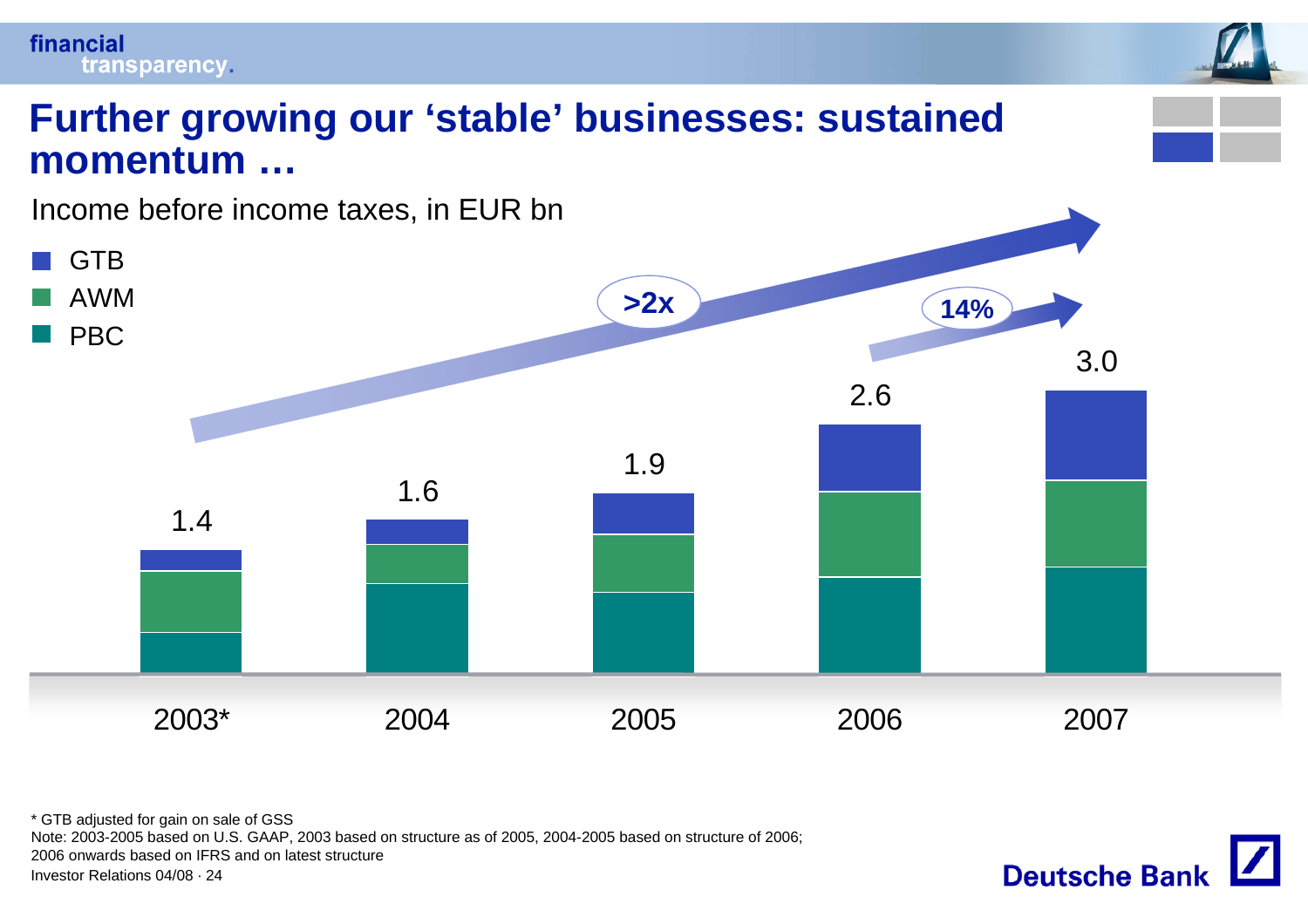![](_page_24_Picture_1.jpeg)

# **… with strong net new money inflows**

PCAM, in EUR bn

![](_page_24_Figure_4.jpeg)

Investor Relations 04/08 · 25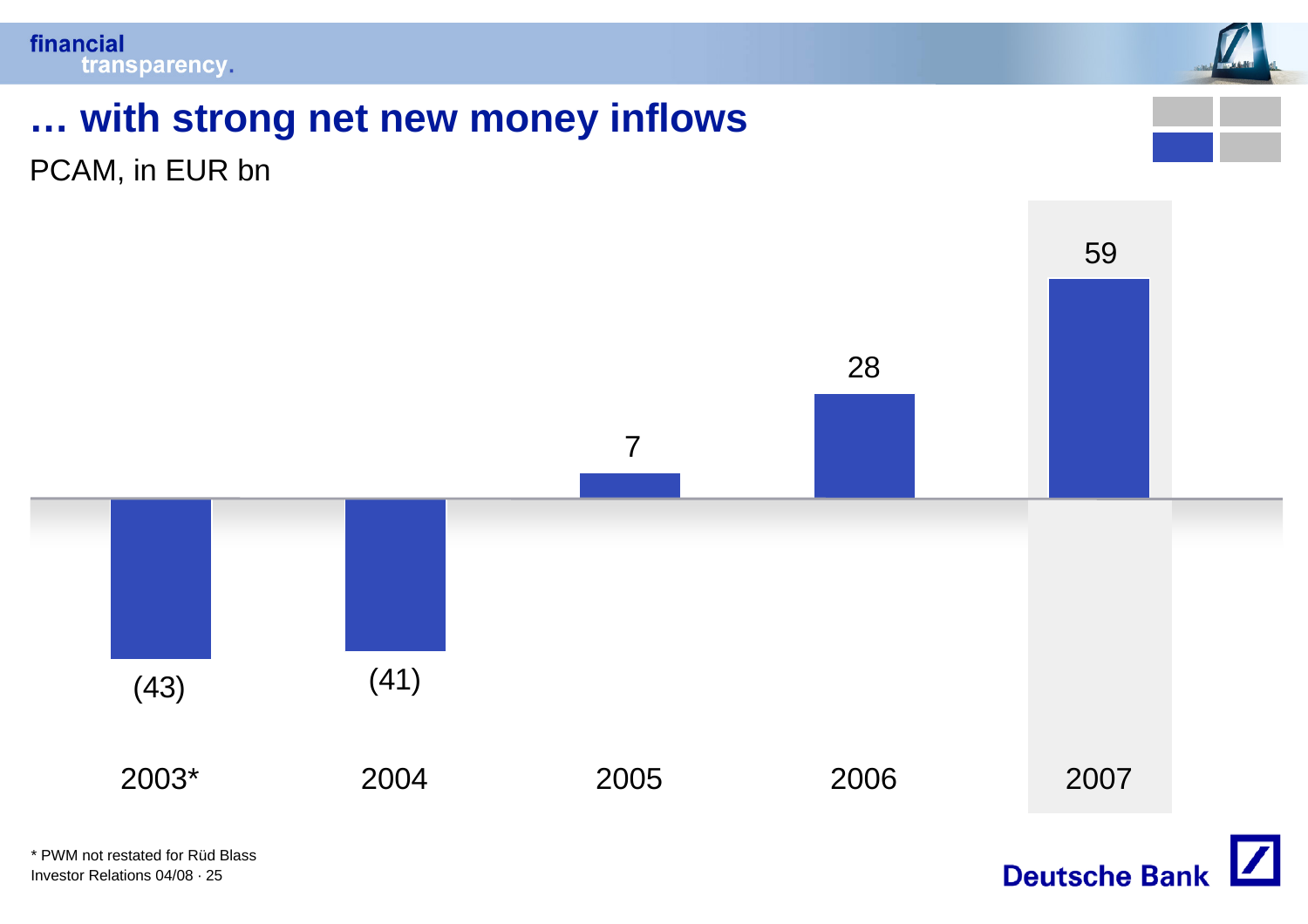![](_page_25_Picture_0.jpeg)

### **Building on competitive edge in investment banking**

![](_page_25_Picture_2.jpeg)

![](_page_25_Figure_3.jpeg)

#### **Robust business model**

- Management stability
- $\blacksquare$  Tight risk and capital management
- **Diversification by product, region** and client type
- Strong global network / presence in growth markets
- Access to funding sources

![](_page_25_Picture_10.jpeg)

**Deutsche Ban** 

9

 $\sqrt{}$ 

 $\sqrt{}$ 

 $\sqrt{}$ 

Investor Relations 04/08 · 26Note: 2003-2005 based on U.S. GAAP, 2003 based on structure as of 2005, 2004-2005 based on structure of 2006; 2006 onwards based on IFRS and on latest structure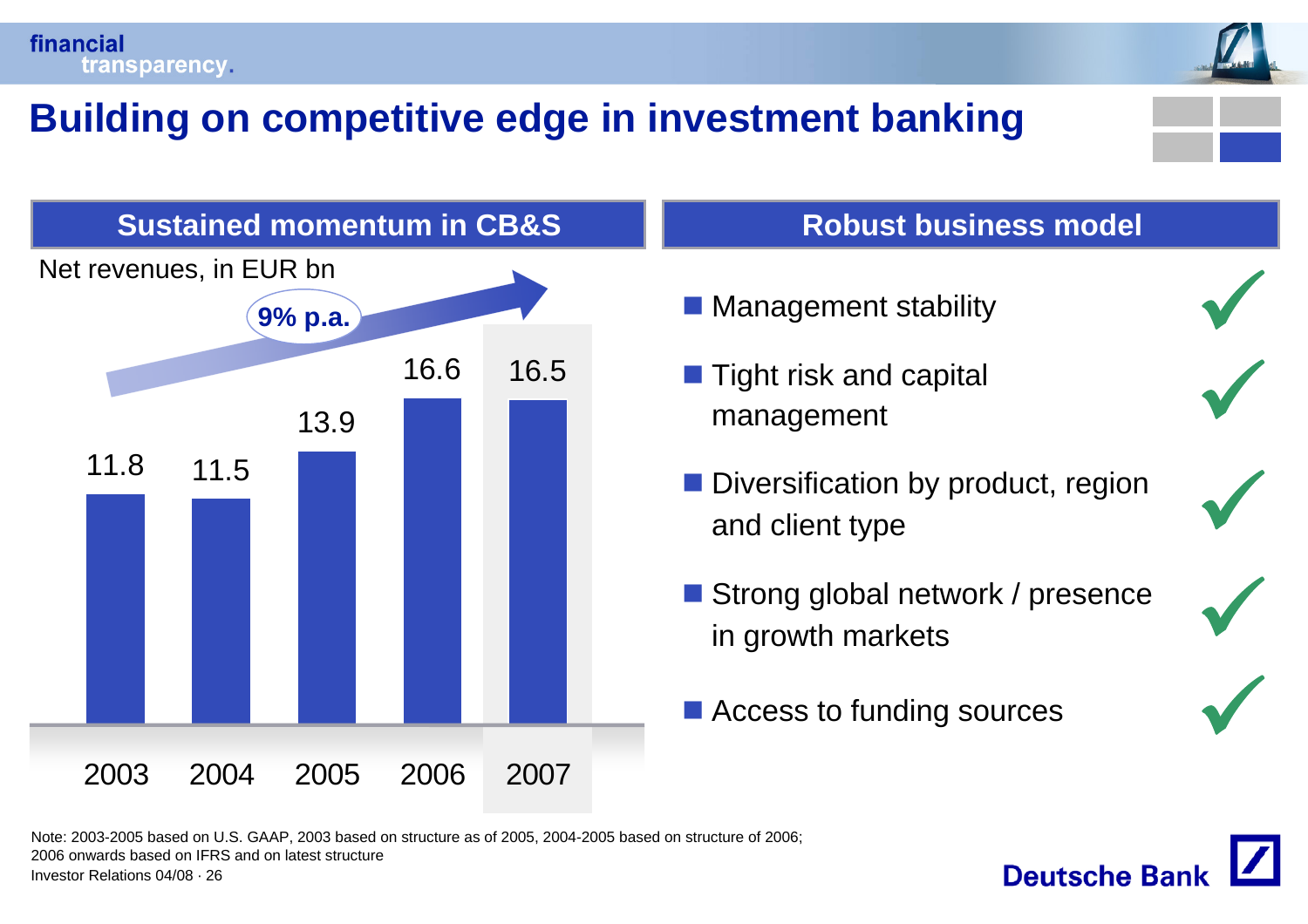![](_page_26_Picture_0.jpeg)

![](_page_26_Picture_1.jpeg)

### **Deutsche Bank's focus in a challenging near-term environment**

| <b>Corporate Banking &amp;</b><br><b>Securities</b> | Material change in environment since July 2007<br>Conditions likely to remain uncertain in 2008<br>■ Focus: Gain market share                                      |  |  |  |
|-----------------------------------------------------|--------------------------------------------------------------------------------------------------------------------------------------------------------------------|--|--|--|
| <b>Global Transaction</b><br><b>Banking</b>         | ■ Well-positioned in growth regions<br>Sensitivity to interest rates<br><b>Focus: Operating leverage</b>                                                           |  |  |  |
| <b>Asset and Wealth</b><br><b>Management</b>        | Leverage investments and capitalise on net new money inflows<br>Delivery on PWM target remains a challenge<br>Focus: Reap benefits of recent investments / inflows |  |  |  |
| <b>Private &amp; Business</b><br><b>Clients</b>     | • Capitalise on recent acquisitions<br>■ Continue investment in organic growth<br>Focus: Current earnings with continued investment                                |  |  |  |

![](_page_26_Picture_4.jpeg)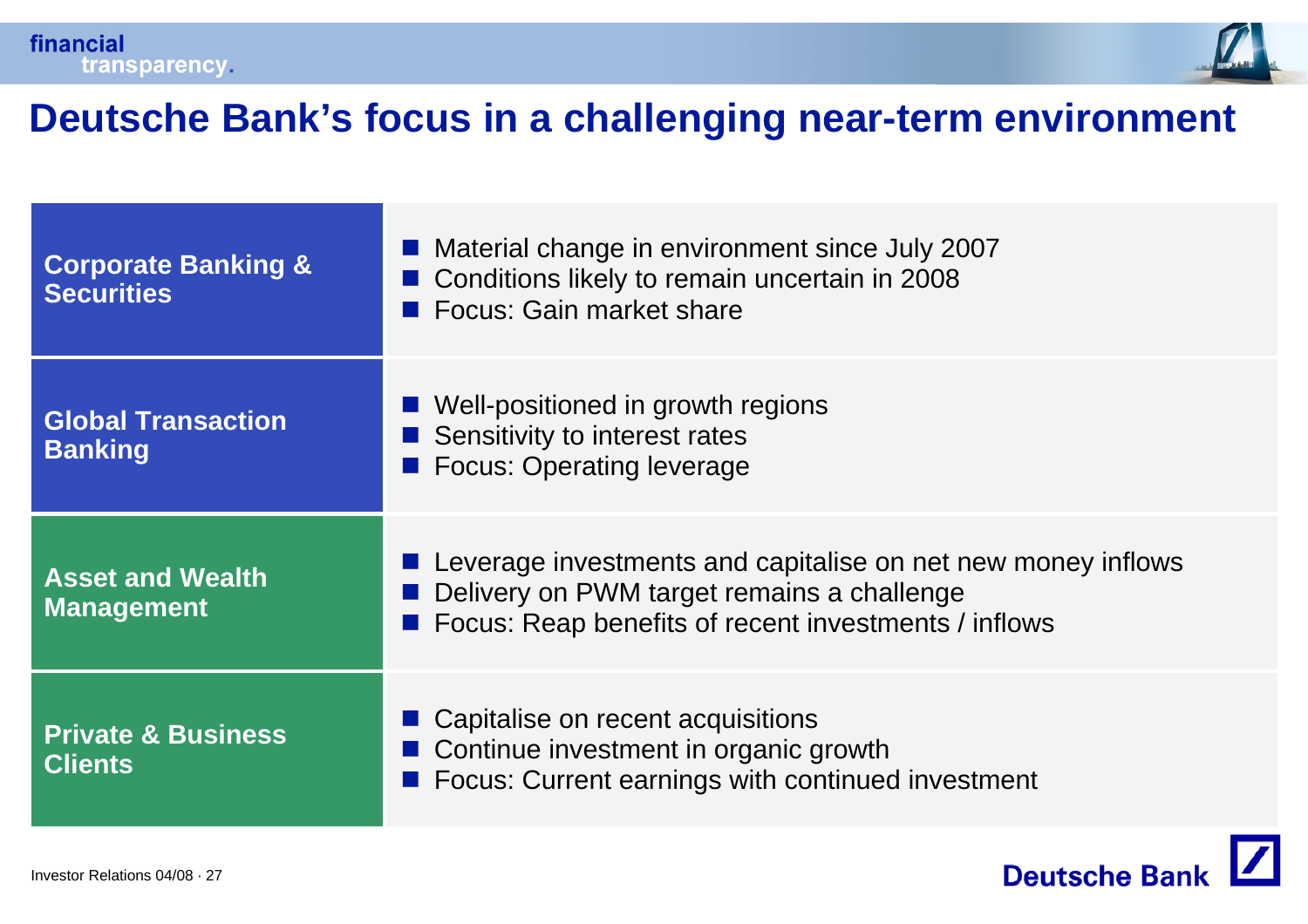![](_page_27_Picture_0.jpeg)

![](_page_27_Picture_1.jpeg)

### **Longer-term trends continue to favour Deutsche Bank**

| <b>Trend</b>                           | <b>Features</b>                                                                                                                     | <b>Deutsche Bank strengths</b>                                                                                           |
|----------------------------------------|-------------------------------------------------------------------------------------------------------------------------------------|--------------------------------------------------------------------------------------------------------------------------|
| <b>Globalisation</b>                   | Growth of emerging markets<br>Geographical boundaries disappear<br>Global players act locally                                       | Regional business diversification<br>Global network<br>Global capital market access<br>Local presence and culture        |
| <b>Growth of</b><br>capital<br>markets | Growing investor appetite<br>Innovation / structuring<br>Corporate activity<br>Leverage / risk distribution                         | Leadership in Investment Banking<br>World-class Sales & Trading<br><b>Growth in Corporate Finance</b><br>Risk management |
| <b>Global asset</b><br>growth          | Private retirement funding<br>Emerging market wealth creation<br>Shift toward new asset classes<br>Institutional investment evolves | EUR 952 bn Invested Assets<br>■ Global mutual funds / PWM<br>Alternative investments<br>Integrated product development   |

![](_page_27_Picture_4.jpeg)